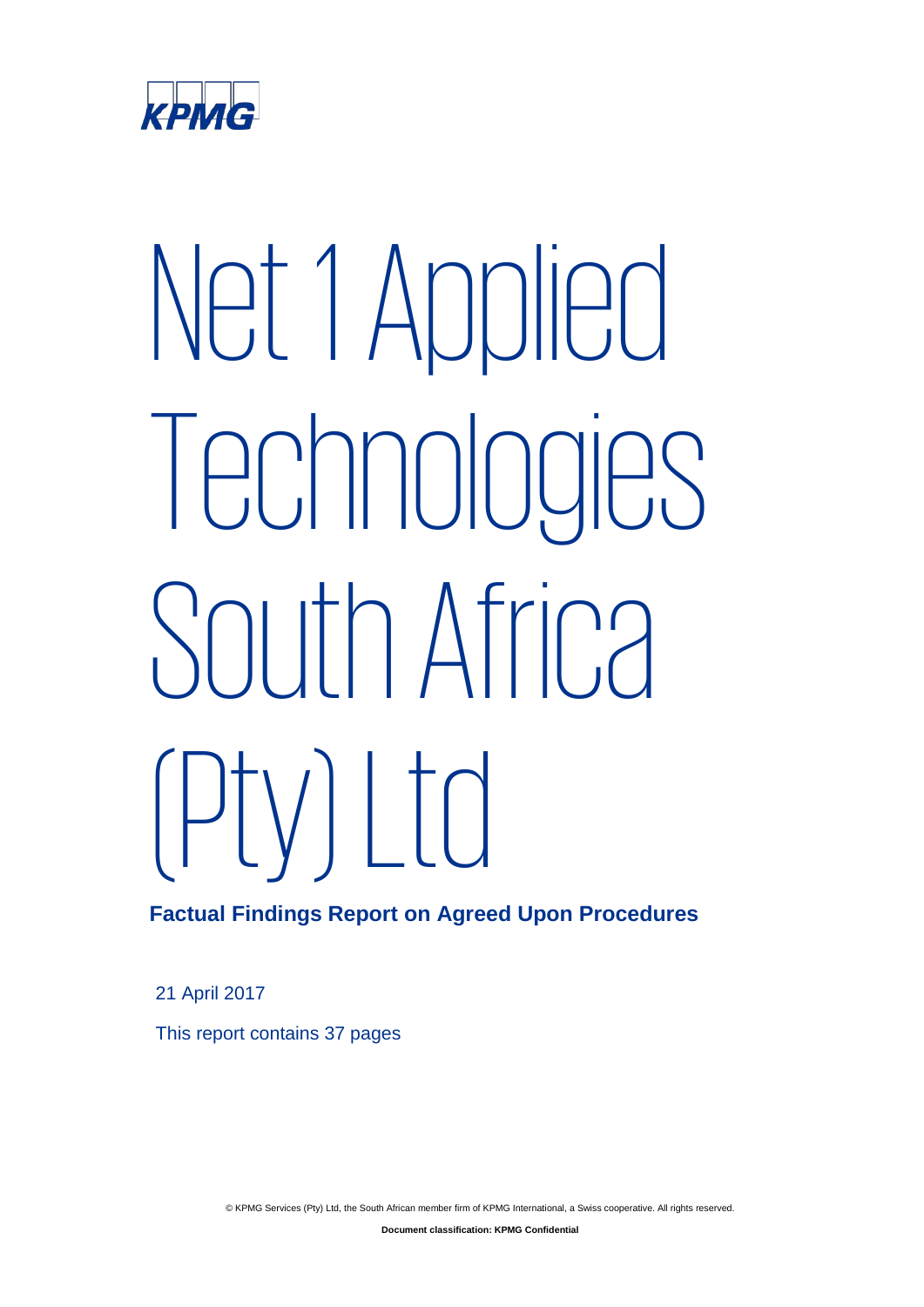

# **Contents**

| 1    | Procedures and findings                                     | $\overline{2}$            |
|------|-------------------------------------------------------------|---------------------------|
| 1.1  | Marketing "opt-in"                                          | $\mathbf{2}$              |
| 1.2  | Access to data                                              | $\ensuremath{\mathsf{3}}$ |
| 1.3  | Funeral policy deductions                                   | 6                         |
| 1.4  | EPE accounts and Moneyline loans                            | $\,8\,$                   |
| 1.5  | <b>SASSA-branded Grindrod Bank account fees</b>             | 9                         |
| 1.6  | EFT debits / debit orders                                   | 11                        |
| 1.7  | EFT debit / debit order randomisation                       | 13                        |
| 1.8  | Moneyline loan application process                          | 15                        |
| 1.9  | Moneyline cost of credit                                    | 17                        |
| 1.10 | Contractual service fee charged to SASSA                    | 21                        |
| 1.11 | Prepaid electricity and prepaid airtime                     | 22                        |
| 1.12 | <b>Call Centre</b>                                          | 23                        |
| 1.13 | Donations to political parties                              | 25                        |
| 1.14 | Smart Life governance structure                             | 27                        |
| 1.15 | Smart Life statutory manager                                | 28                        |
| 1.16 | Smart Life premium collections                              | 29                        |
| 1.17 | Smart Life FSP registration                                 | 30                        |
| 1.18 | Smart Life key individuals                                  | 31                        |
| 1.19 | Smart Life representatives (training and FAIS registration) | 32                        |
| 1.20 | Smart Life product pricing                                  | 34                        |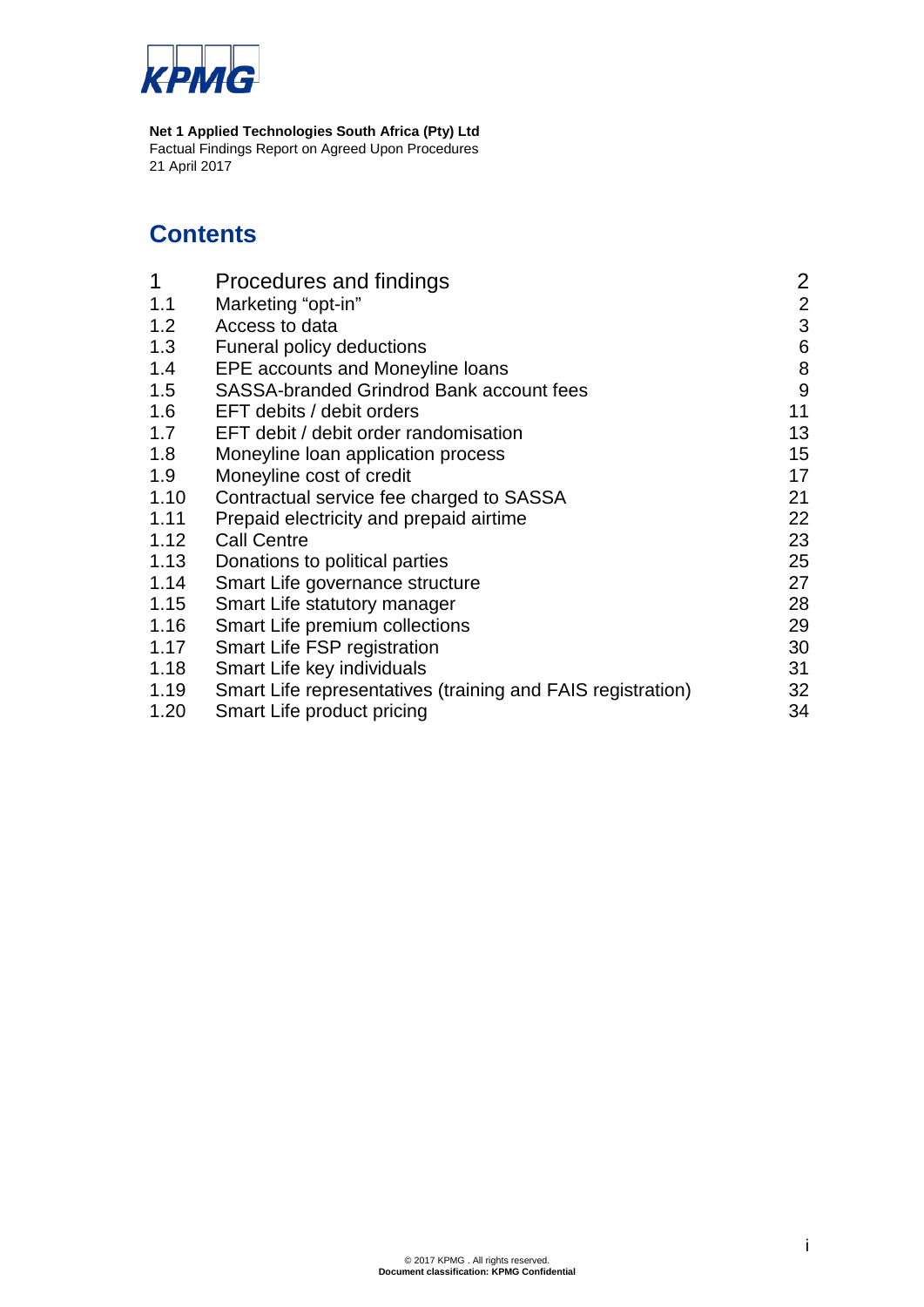

#### **Net 1 Applied Technologies South Africa (Pty) Ltd**

Factual Findings Report on Agreed Upon Procedures 21 April 2017

The Chief Financial Officer Net 1 Applied Technologies South Africa (Pty) Ltd P O Box 2424 Parklands 2121

Dear Mr. Kotze

#### **Factual findings report on agreed upon procedures**

This report is produced in accordance with the terms of our engagement letter dated 4 April 2017.

Our engagement was undertaken in accordance with the International Standards on Related Services (ISRS) 4400 Engagements to Perform Agreed-Upon Procedures Regarding Financial Information. The procedures were performed to assist the Board of Net 1 UEPS Technologies, Inc. in addressing certain frequently asked questions received from various stakeholders.

Our detailed procedures and findings are detailed in Section 1 of this report.

Because the procedures do not constitute an audit of financial information, a review of financial information or other assurance engagement conducted in accordance with International Standards on Auditing, International Standards on Review Engagements or International Standards on Assurance Engagement other Audits or Reviews of Historical Financial Information, we do not express any assurance thereon.

Had we performed additional procedures or had we performed an audit or review; or other assurance engagement in respect of the statements made, other matters might have come to our attention that would have been reported to you. This report relates only to the procedures as detailed herein and do not extend to any financial statements of the company taken as a whole.

Our report is intended solely for the Directors of Net 1 UEPS Technologies, Inc. and should not be used by any other parties. To the fullest extent permitted by the law, we do not accept or assume liability to any party other than the Directors of Net 1 UEPS Technologies, Inc., for our work or for this report. We agree to the publication of our report on the Net 1 UEPS Technologies, Inc. website, provided it is clearly understood by users, other than Net 1 Applied Technologies South Africa (Pty) Ltd, that they enjoy such receipt for information only and that we accept no duty of care to them whatsoever in respect of this report.

No part of this work may be reproduced or transmitted in any form by any means, electronic or mechanical, including photocopying and recording, or by information storage or retrieval system except as permitted, in writing by KPMG.

Yours faithfully KPMG Services (Pty) Ltd

Mappal

per Marlene Pappas Chartered Accountant (SA) **Director**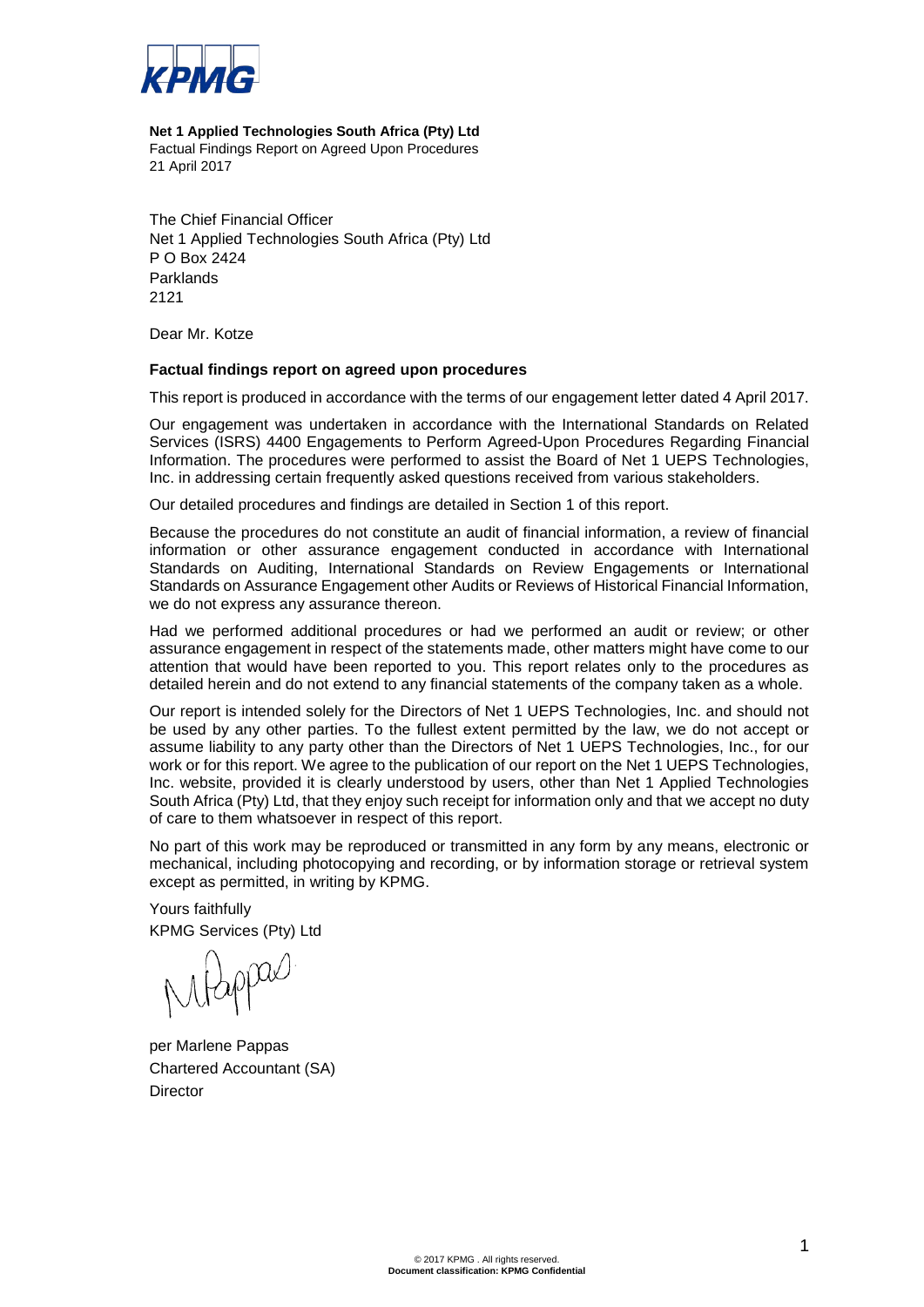

# **1 Procedures and findings**

The procedures performed by us and the corresponding findings thereon are set out below:

# **1.1 Marketing "opt-in"**

#### *Procedures*

Through a review of the SASSA-branded Grindrod Bank account Terms and Conditions and observation of an account enrollment/opening determine whether SASSA-branded Grindrod Bank Limited card accountholders are provided with an option to "opt-in" to receiving marketing information from Net1 companies when enrolling/opening their account with Grindrod Bank.

## *Findings*

In terms of section 6.1.2 of the original Grindrod Bank Limited (Grindrod Bank) *Terms and Conditions for the use of the SASSA card and account* (T&Cs) the accountholder "consents to us using your personal information, as defined in the Protection of Personal Information Act 3 of 2014, to render the banking services set out in these Terms and Conditions, and to send marketing material from us and our affiliates to you, if you elected to receive same during enrollment", with "us" being defined as "the Bank and CPS and their authorized agents".

We observed the SASSA registration and enrollment process and system capturing and noted that there is no system prompt or verbal request from the CPS enrollment operator that requests the SASSA accountholder whether they would like to "opt-in" to receiving marketing materials from CPS or any of its affiliated companies.

Therefore, as the SASSA accountholder does not get given the option to "opt-in" during the enrollment stage, they are by default considered not to have given permission to receive marketing materials from CPS or any of its affiliated companies.

The revised T&Cs published on 15 March 2017 for the SASSA-branded Grindrod Bank card accounts section 6.1.2 has been updated to read as follows: "You consent to us using your personal information, as defined in the Protection of Personal Information Act 3 of 2014 including biometric data, to render banking services to you".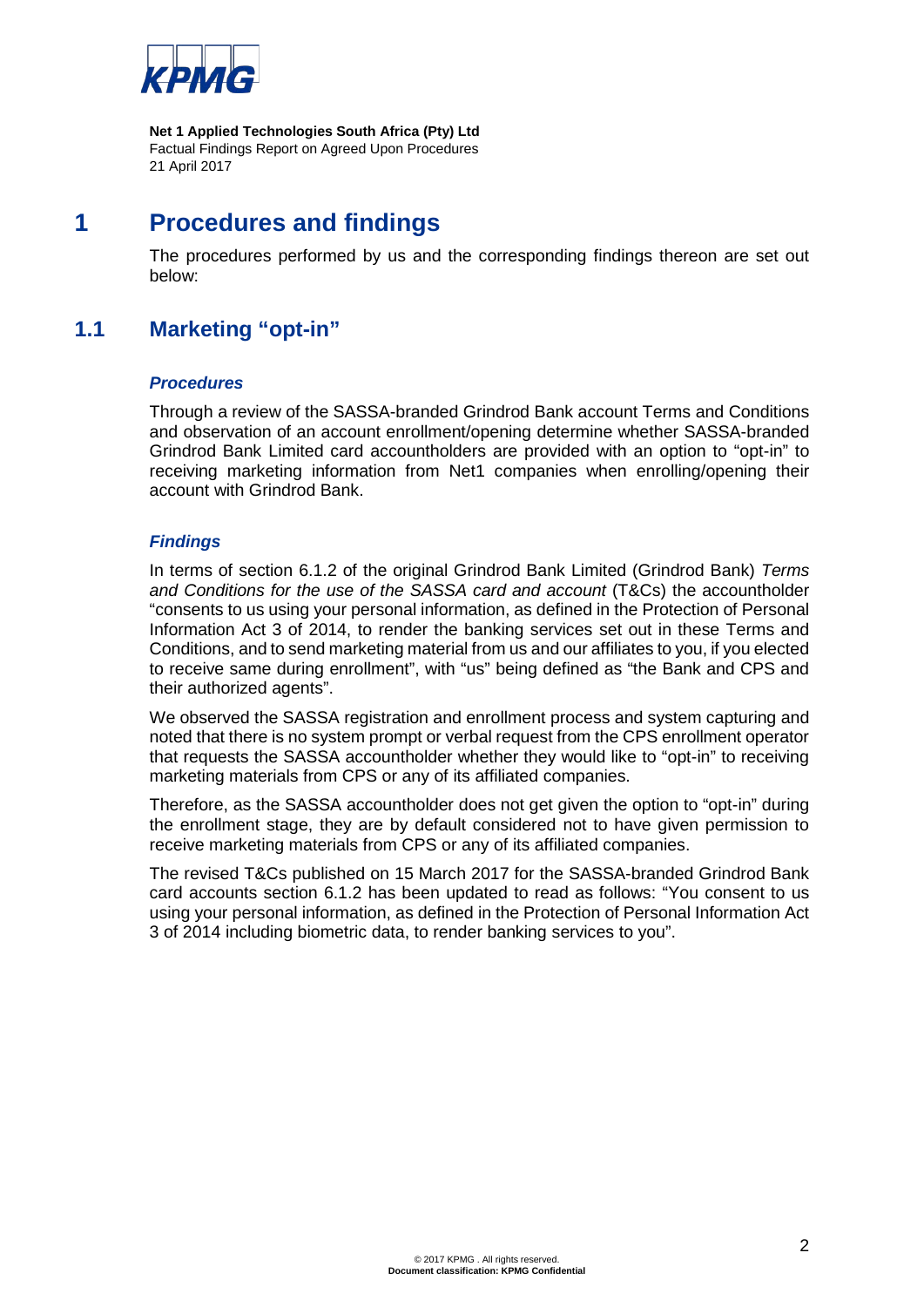

# **1.2 Access to data**

#### *Preamble*

Beneficiary personal information is stored on Stratus and Datawarehouse. Stratus is the mainframe used by Net1 to process and authorise transactions. Datawarehouse is a database repository containing all client and transactional information.

The Stratus and Datawarehouse user interfaces i.e. XOMS, OMS and Datawarehouse web are integrated directly to the databases and therefore data cannot be accessed directly by end-users.

#### *Procedures*

Perform the following procedures to determine whether users are able to access SASSA grant beneficiary personal information and perform bulk-download of such information:

- Perform a comparison of Stratus and Datawarehouse users against the Human Resources (HR) list and determine which employees other than CPS have access to SASSA beneficiary information through:
	- Extract the HR list that contains current employees and the respective NET1 entity names where they are employed at as at 1 April 2016 (Data Extract A1) and 30 March 2017 (Data Extract A2);
	- Extract the HR list that contains employees who were added, deleted or transferred between companies for the period 1 April 2016 and 30 March 2017 ("Data Extract B");
	- Extract the user lists on Stratus (XOMS and OMS) as at 1 April 2016 and 30 March 2017 ("Data Extract C");
	- Extract the user list for all active, added and deleted users on the Datawarehouse application since its inception ("Data Extract D");
	- Compare Data Extract A2 with Data Extract C to identify any users that have access to Stratus and are employed by entities other than CPS;
	- Compare Data Extract A2 with Data Extract D to identify any users that have access to Datawarehouse and are employed by entities other than CPS;
	- Utilising Data Extract B, identify whether any employees had been added and deleted within the period and  $-$  if any matches  $-$  inspect new / modified user access forms to determine whether these users had been given approval to access Stratus or Datawarehouse; and
	- Utilising results from the preceding procedure, identify whether any of these users had been employed (at the time) by entities other than CPS.
- Determine whether there are Application Programming Interfaces (APIs) and connectors to Stratus and Datawarehouse from Moneyline, Smart Life or EPE, that allow for bulk-extracts of SASSA grant beneficiary personal information.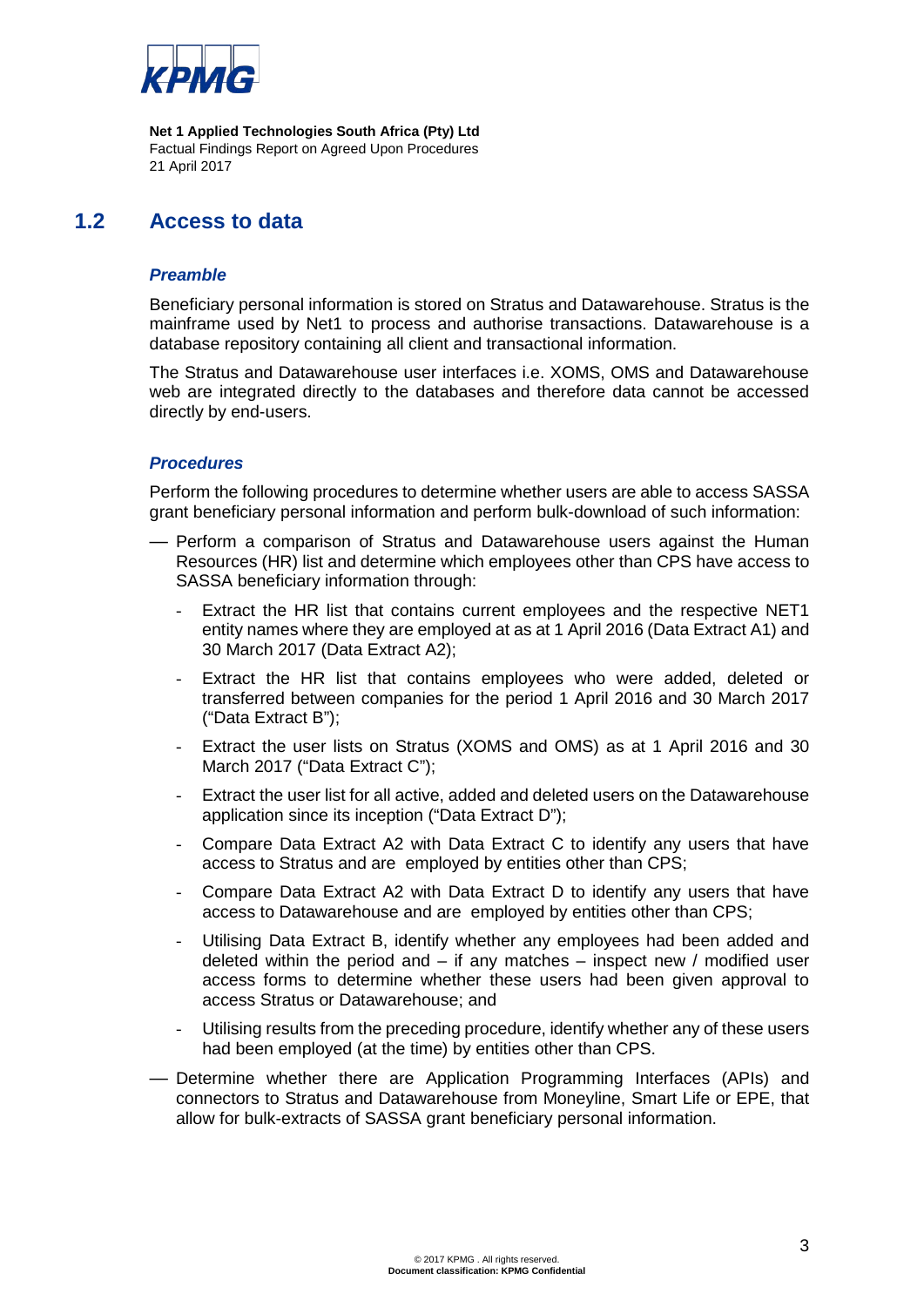

## *Findings*

The users that have access to **Stratus** were compared to the Net1 HR records. KPMG observed the following:

- There are 144 users that have access to Stratus but are not employed by Cash Paymaster Services (CPS).
- Of the 144 users 53 users were assigned the Call Centre role (this role allow users to access client and transaction information). These employees are employed by Net1 Applied Technologies SA (Pty) Ltd.
- The remaining 91 users were assigned different roles other than Call Centre, with each user being assigned to their own individual access. Through review of roles of the 91 users that are not Call Centre roles, it was noted that there are 58 different job titles that have a combination of access rights. Each job title has its own access rights.

KPMG was granted access as an "audit 1" user which has access to all Stratus menu screens except the "finance" access screen and performed a verification to determine whether the user roles that have access to Stratus allow users to perform bulk-extract of personal information (ID number, contact details, name, biometric details, etc.).

The "finance" access screen is used to process movement of funds from bank accounts to external third party bank accounts.

It was noted that users assigned to any of the user roles on Stratus are not able to bulkexport personal information. The system only allows for a search of one beneficiary per session and only if the ID number is known.

KPMG performed a comparison of users that have access to **Datawarehouse** with the Net1 HR records and observed the following:

- There are 196 users that have access to Datawarehouse but are not employed by Cash Paymaster Services (CPS).
- Of the 196 users 67 users were assigned Call Centre roles.
- 129 users were assigned to different roles other than Call Centre.

Through the review of the 129 users that were not assigned Call Centre roles, it was noted that there are 32 different roles that have been assigned to the users.

KPMG noted that the total population of users on Datawarehouse all have the same access and that the menu screens are the same if they have been allocated to a specific role i.e. all users assigned with "IT Support Role" will have the same access and can perform the same tasks.

KPMG was granted access as an "IT Support" user, which has access to all Datawarehouse menu screens except the "System Admin" access rights. We observed that users assigned any of the user roles on Datawarehouse do not have access to bulkexport grant beneficiary personal information. The system only allows for a search of one beneficiary per session and only if the ID number is known.

Since the "IT support" role cannot access the "system admin" menu screens, a test was performed to determine whether the "system admin" role can perform bulk-export. It was observed that the "system admin" role does not allow for bulk-extract of personal information.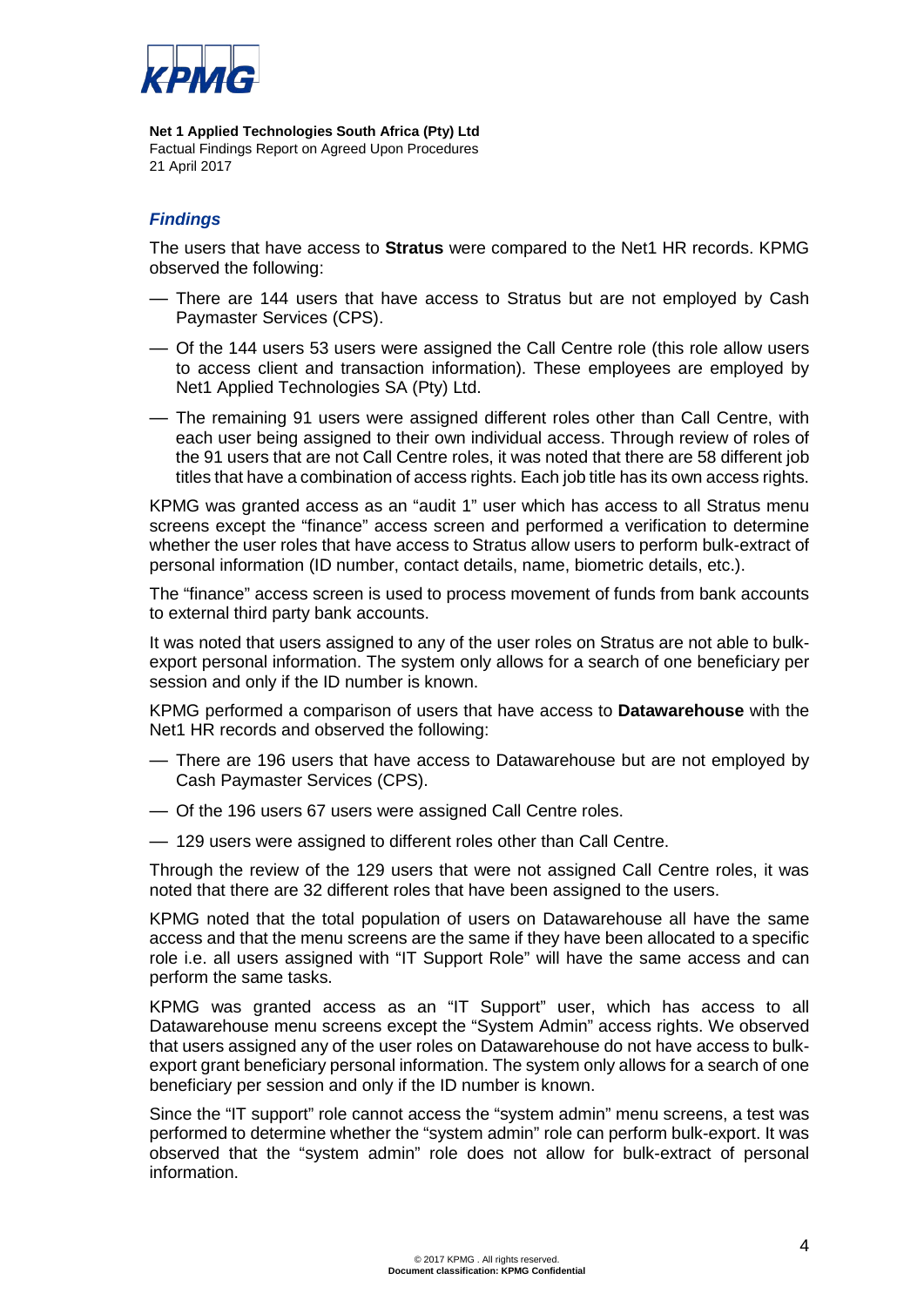

KPMG further observed that there are no direct system connections to Stratus and Datawarehouse. All the information that other systems require from Stratus and Datawarehouse is transferred from Stratus as binary files and are located on a File Transfer Protocol (FTP) folder. A FTP folder is used to store the files that are required by the various systems. The process to move the files from the FTP folder is automated and there is no manual intervention.

We noted that there is a file on the FTP folder that contains beneficiary information. We observed that the only system that calls for this file is Datawarehouse. Net1 management indicated that this is required to run reports and queries.

It was further noted that the Server Administrators have access to the files on the FTP folder. KPMG requested the Information Security Officer as a Server Administrator to open the files on the folder and observed that they were all in binary format and therefore unreadable to any end-user.

The information on the file can only be accessed by the Database Administrators who manage the database. Application users do not have access to the beneficiary personal information.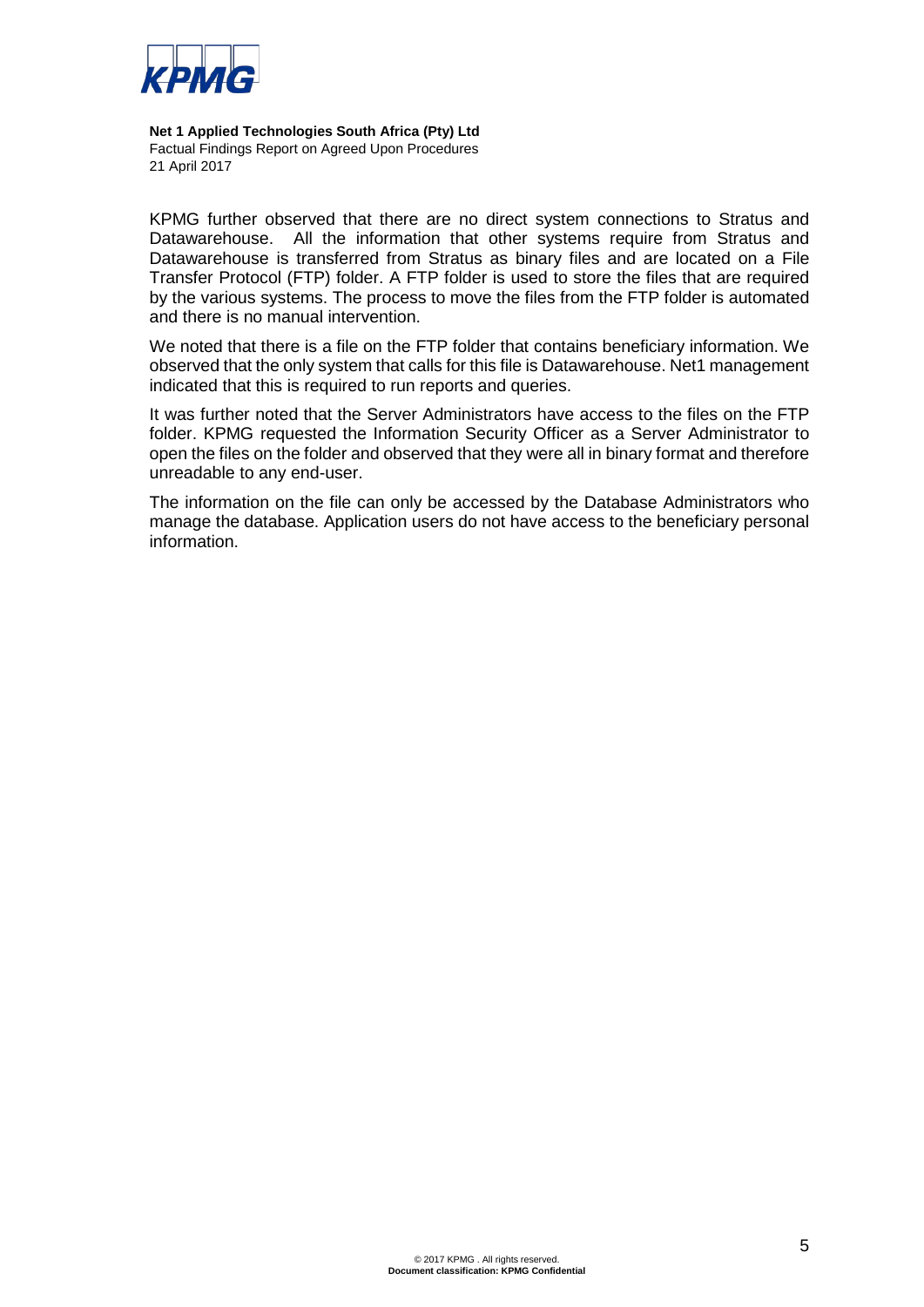

# **1.3 Funeral policy deductions**

## *Preamble*

An amendment to the Social Assistance Act, 2004 Regulations (the Regulations) was published in the Government Gazette in May 2009. This amendment was made to clarify the circumstances under which deductions (26A deductions) may be made directly from social assistance grants. The amendment reads as follows:

"26A.(1) The Agency may allow deductions for funeral insurance or scheme to be made directly from a social grant where the beneficiary of the social grant requests such deduction in writing from the Agency.

(2) Subject to the provisions of sub-regulation (1), the Agency may only allow deductions to be made directly from a social grant where the insurance company requiring such deduction or to whom the money resulting from the deduction is paid, is a financial services provider as defined in section 1 of the Financial Advisory and Intermediary Services Act, 2002 (Act No. 37 of 2002) and authorised to act as a financial services provider in terms of section 7 of that Act.

(3) Notwithstanding the provisions of sub-regulation (1), the Agency may only authorise one deduction for a funeral insurance or for a funeral scheme not exceeding ten percent of the value of the beneficiary's social grant."

The Agency referred to in the Regulations is SASSA. CPS processes the Regulation 26A deductions on the instruction of SASSA.

On 6 May 2016 an amendment to Regulation 26A of the Regulations was published in the Government Gazette. In terms of the updated Regulation 26A a deduction may be made directly from a social grant under the following circumstances:

"(1) The Agency may allow only one deduction per month not exceeding 10 percent of the value of the beneficiary's social grant for a funeral policy issued by an insurer registered under the Long-term Insurance Act, 1998 (Act No. 52 of 1998) to be made directly from a social grant where-

- (a) the beneficiary of the social grant consents to such deduction in writing and has submitted such consent in person to the Agency
- (b) a beneficiary is unable to submit the consent contemplated in paragraph (a) in person, alternative arrangements must be made with the Agency
- (2) Despite sub-regulation (1) no deduction may be made in respect of a  $-$ 
	- (a) foster child grant
	- (b) care dependency grant
	- (c) child support grant
	- (d) social grant awarded for a period not exceeding twelve months

(3) Active deductions for a funeral insurance or a funeral scheme from social grants that are excluded in terms of sub-regulation (2), may continue to be deducted from a social grant for a period not exceeding six months following publication of these Regulations to allow the beneficiaries and financial services providers to make alternative payment arrangements."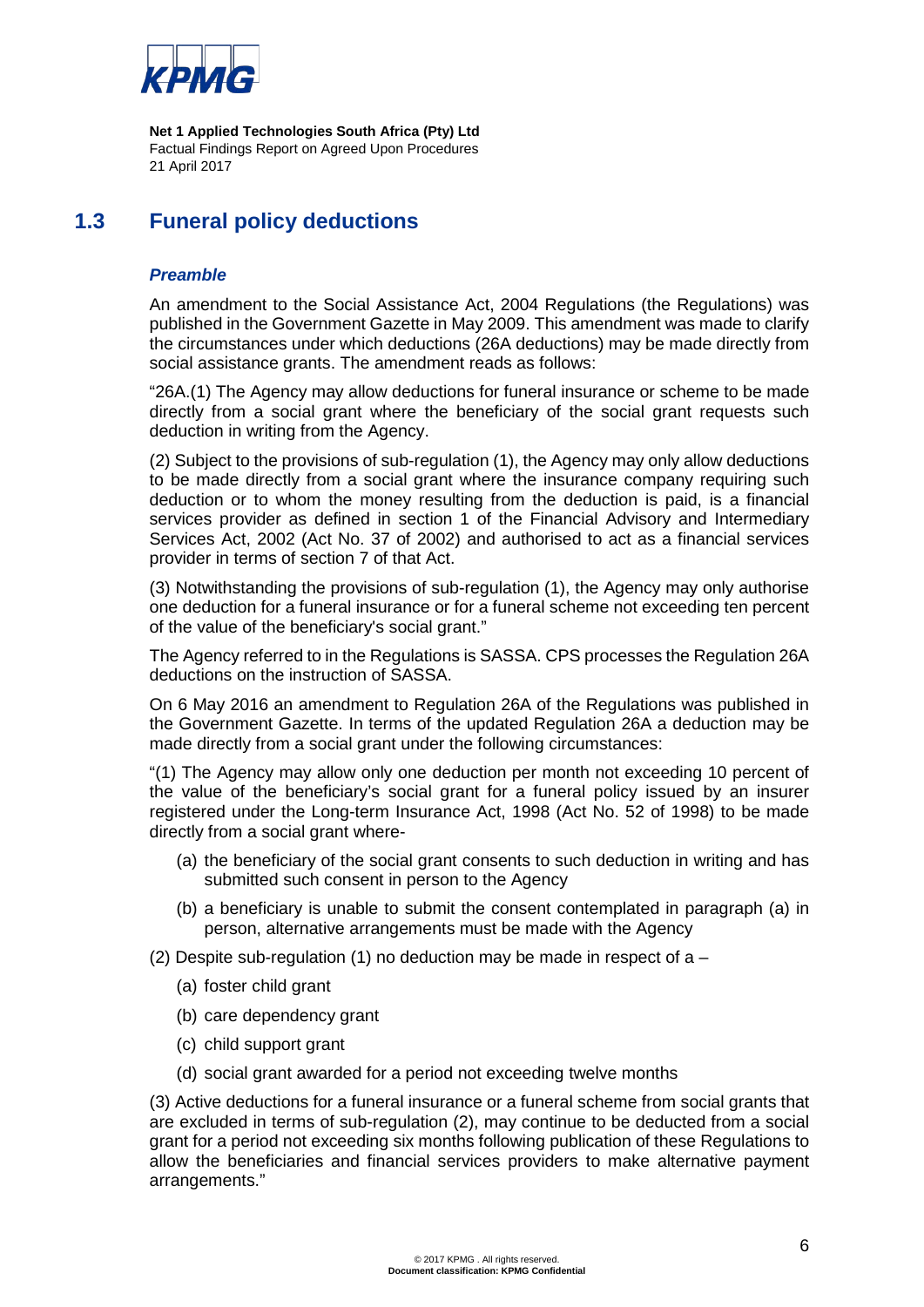

#### *Procedures*

Determine through inspection of relevant documentation whether CPS is permitted to process deductions for funeral insurance or funeral schemes from SASSA grants prior to the payment of the grant.

Through analysis of the Regulation 26A deductions processed against SASSA grants for the period 1 March 2016 to 28 February 2017 determine the following:

- Regulation 26A deductions are processed against SASSA grants in line with the instructions from SASSA.
- No Regulation 26A deductions are performed for any Net1 related companies.

#### *Findings*

The minutes of a meeting held between SASSA and CPS on 8 August 2012 were inspected. Under the heading of "Deductions" the minutes reflect that "SASSA advised that the status quo will remain as for June 2012. Funeral policies – 10%". It further states that the "Status quo remains unless indicated otherwise by SASSA". We enquired from CPS management what the status quo was and they indicated that it related to the processing of more than one regulation 26A deductions against a grant as long as the deduction does not exceed 10% of the grant value.

In a notice sent out to all registered insurers and financial services providers by the SASSA Acting CEO on 20 November 2013 the recipients were notified that in line with the May 2009 amendment only insurers registered under the Long Term Insurance Act, 1998 or Short Term Insurance Act, 1998 would be permitted to submit a file for deduction in terms of Regulation 26A. The file being the premiums submitted to CPS for processing (deduction) against SASSA grant file.

The notice further states that "…. more than one funeral insurance premium will be allowed only if the combined total value of those premiums do not exceed 10% of the monthly value of the grant amount, provided that the requirements of regulation 26A are satisfied".

KPMG performed an analysis of the regulation 26A deductions performed by CPS for the period 1 March 2016 to 28 February 2017and noted that there were instances where more than one premium was processed against a beneficiary's grant. This is in line with the instruction from SASSA indicating multiple premiums may be deducted as long as the 10% threshold is not breached.

KPMG observed that Net1 applies the 10% threshold when processing the grant opening file.

We observed that there were Regulation 26A deductions processed for Smart Life during the month of March 2016. No Regulation 26A deductions were processed for Smart Life for the period 1 April 2016 to 31 March 2017.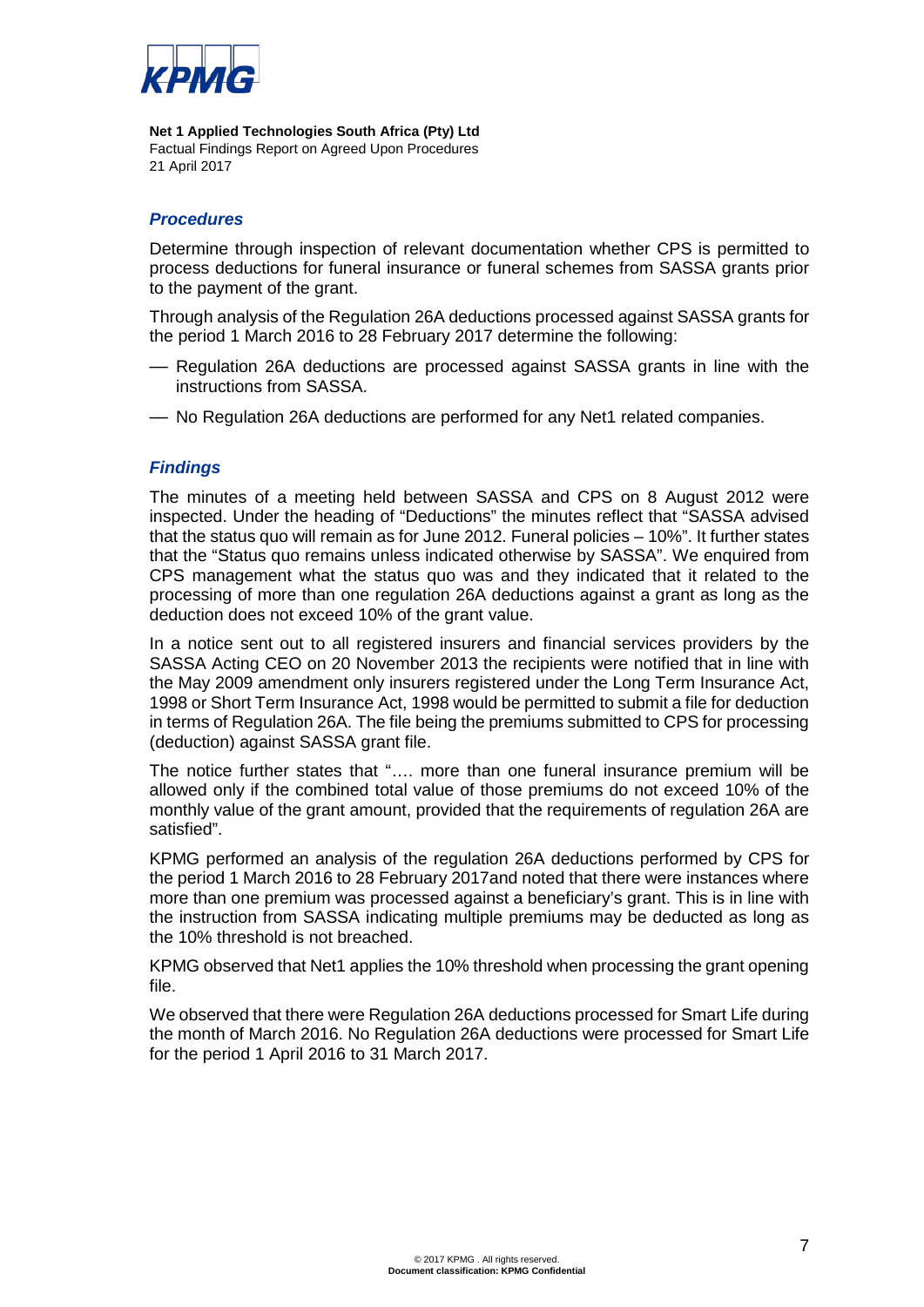

# **1.4 EPE accounts and Moneyline loans**

## *Procedures*

Determine whether an EPE account is a pre-requisite for taking out a Moneyline loan by performing a comparison of the Moneyline loan book to a listing of all EPE accounts and determine that not all Moneyline clients are EPE accountholders.

#### *Findings*

The following data extracts were obtained:

- Outstanding loans register for Moneyline as at 28 February 2017. The number of outstanding loans was 1,580,542.
- EPE accounts per the account listing numbered. The number of EPE accounts was 1,881,041.

A comparison using the ID number field of the Moneyline loan book to the ID number of EPE account file yielded the following result:

— 446,100 of the 1,580,542 Moneyline loan clients were not EPE accountholders. Therefore 28% of Moneyline clients with outstanding loans at 28 February 2017 are not EPE accountholders.

Further analysis was performed on the 446,100 accounts and we noted that these loans had been issued throughout the period and were not clustered in a particular period.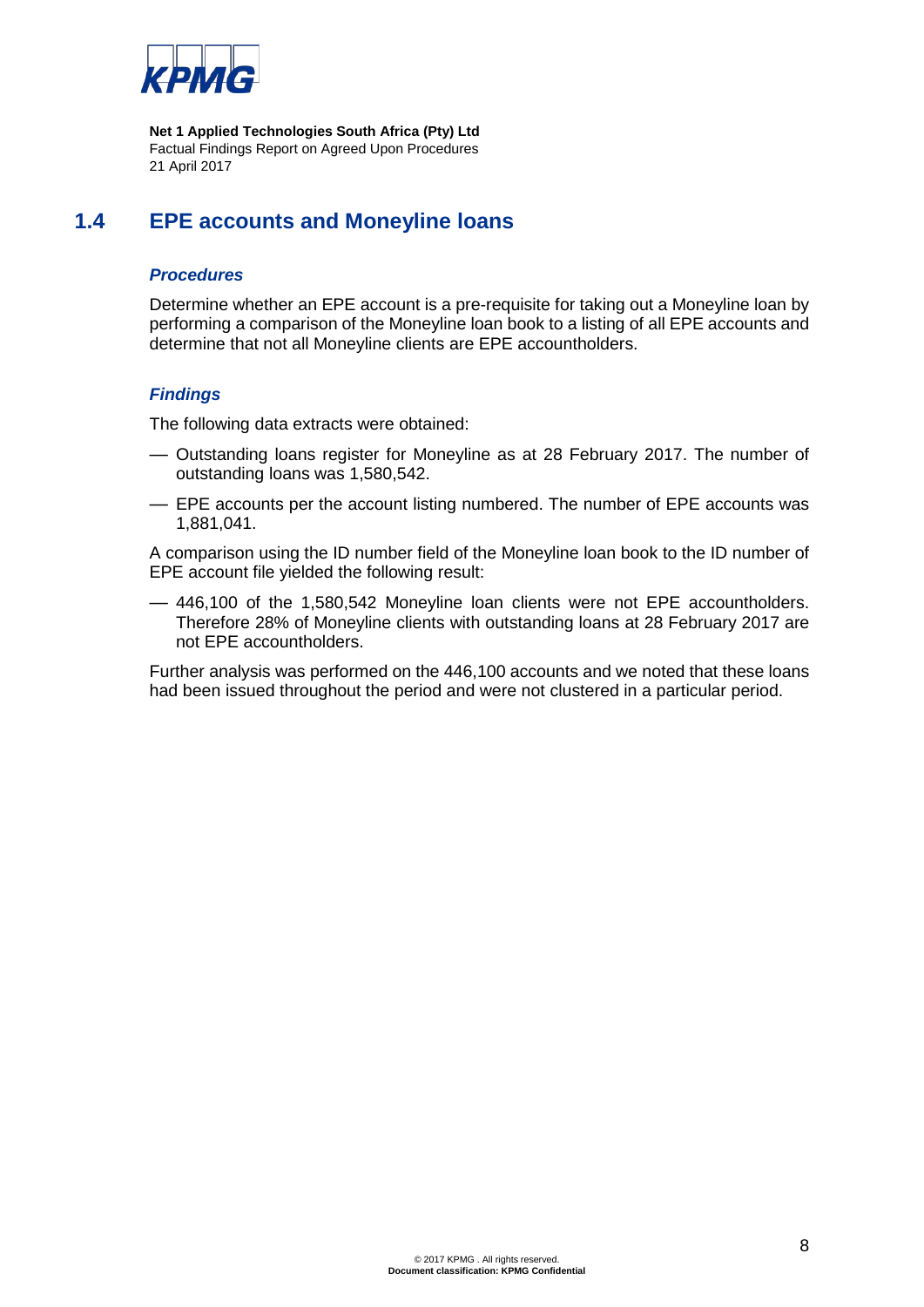

# **1.5 SASSA-branded Grindrod Bank account fees**

## *Preamble*

SASSA-branded Grindrod Bank accountholders incur bank charges against their bank accounts for the following:

- Transactions performed at an ATM (e.g. cash withdrawal, balance enquiry, airtime purchases, etc.).
- Transactions performed at certain merchants (e.g. cash withdrawal, balance enquiry, purchases, etc.).
- SMS fees for delivery of prepaid airtime and prepaid electricity vouchers purchased using their SASSA-branded Grindrod Bank account.
- Replacement card fees for lost or stolen cards.

The fees are contained in Annexure C of the Terms and Conditions for the use of the SASSA card and account.

#### *Procedures*

Randomly select two months SASSA-branded Grindrod Bank bank account fees for the period 1 March 2016 to 28 February 2017 and performing the following:

- Perform data analysis on all bank charges levied. Identify whether there were any charges equivalent to R16.44 or R14.42 (R16.44 less 14% VAT).
- Perform data analysis on all bank charges levied. Summarise the descriptions on the transaction type field and observe that there are no transactions with the description "service charge" or "monthly admin fee".

## *Findings*

The detailed transaction listing of all bank fees from Net1 for the months of October 2016 and January 2017 was obtained. The number of transactions for each period was as follows:

- October 2016: 37 058 094
- January 2017: 33 628 861

There were no transactions that met the search criteria of R16.44 or R14.42.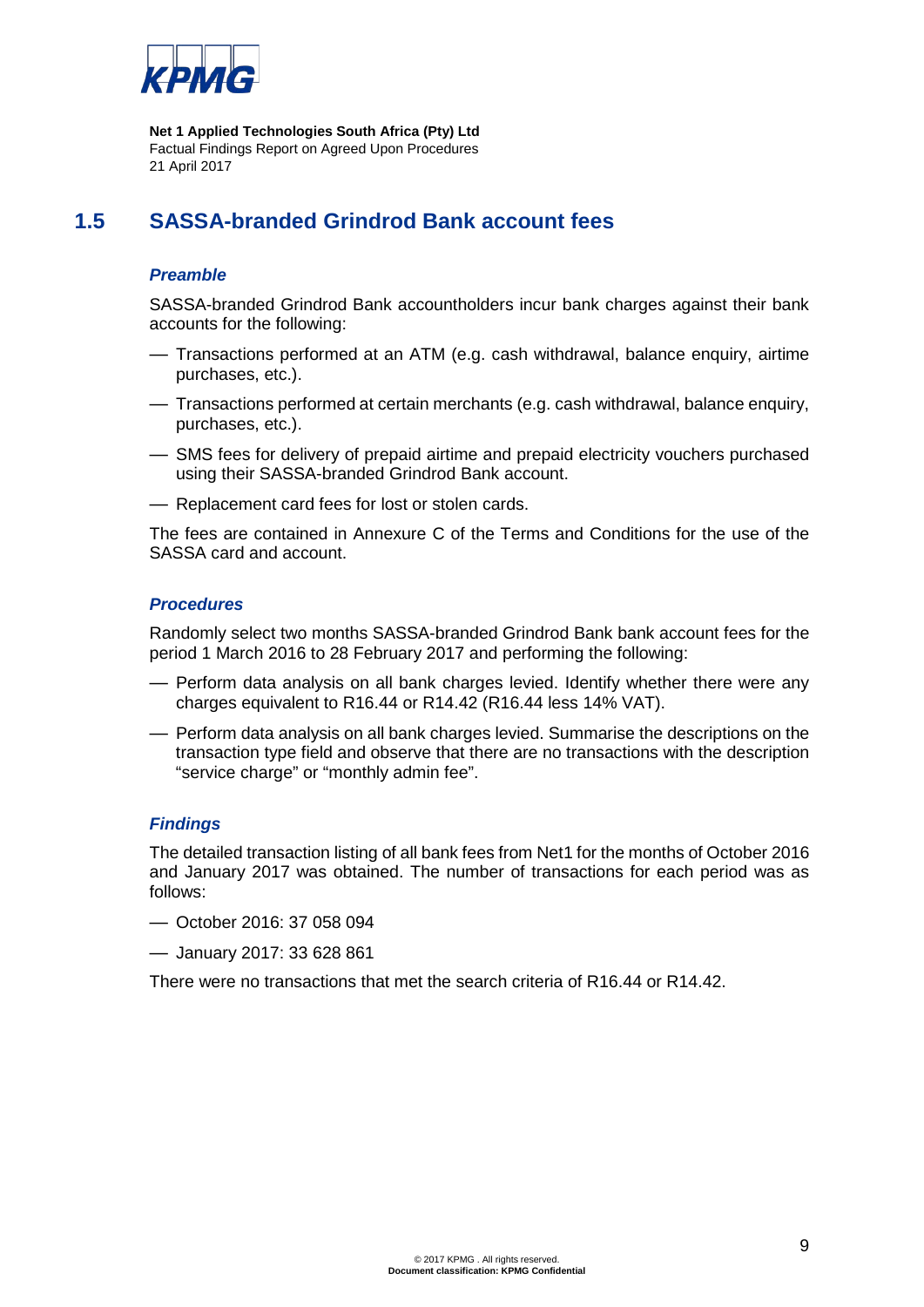

## **Net 1 Applied Technologies South Africa (Pty) Ltd**

Factual Findings Report on Agreed Upon Procedures 21 April 2017

The table below reflects all the transactions types and a description of what they relate to:

| <b>Transaction type</b> | Fee description                                                                     |
|-------------------------|-------------------------------------------------------------------------------------|
| <b>Bal Eng</b>          | ATM / POS balance enquiry fee                                                       |
| Cash Withdrawal         | ATM / POS cash withdrawal fee                                                       |
| Purch CC                | POS fee                                                                             |
| Purchase prepaid        | ATM airtime purchase fee                                                            |
| Purchase WCB            | POS purchase / cash back fee                                                        |
| <b>Rep Card</b>         | Replacement card fee                                                                |
| <b>SMS</b>              | SMS Fee – Mobile Banking / My Alert / My deduction / My Ioan / My balance /<br>etc. |

There were no bank charges that had "service charge" or "monthly admin fee" in the description.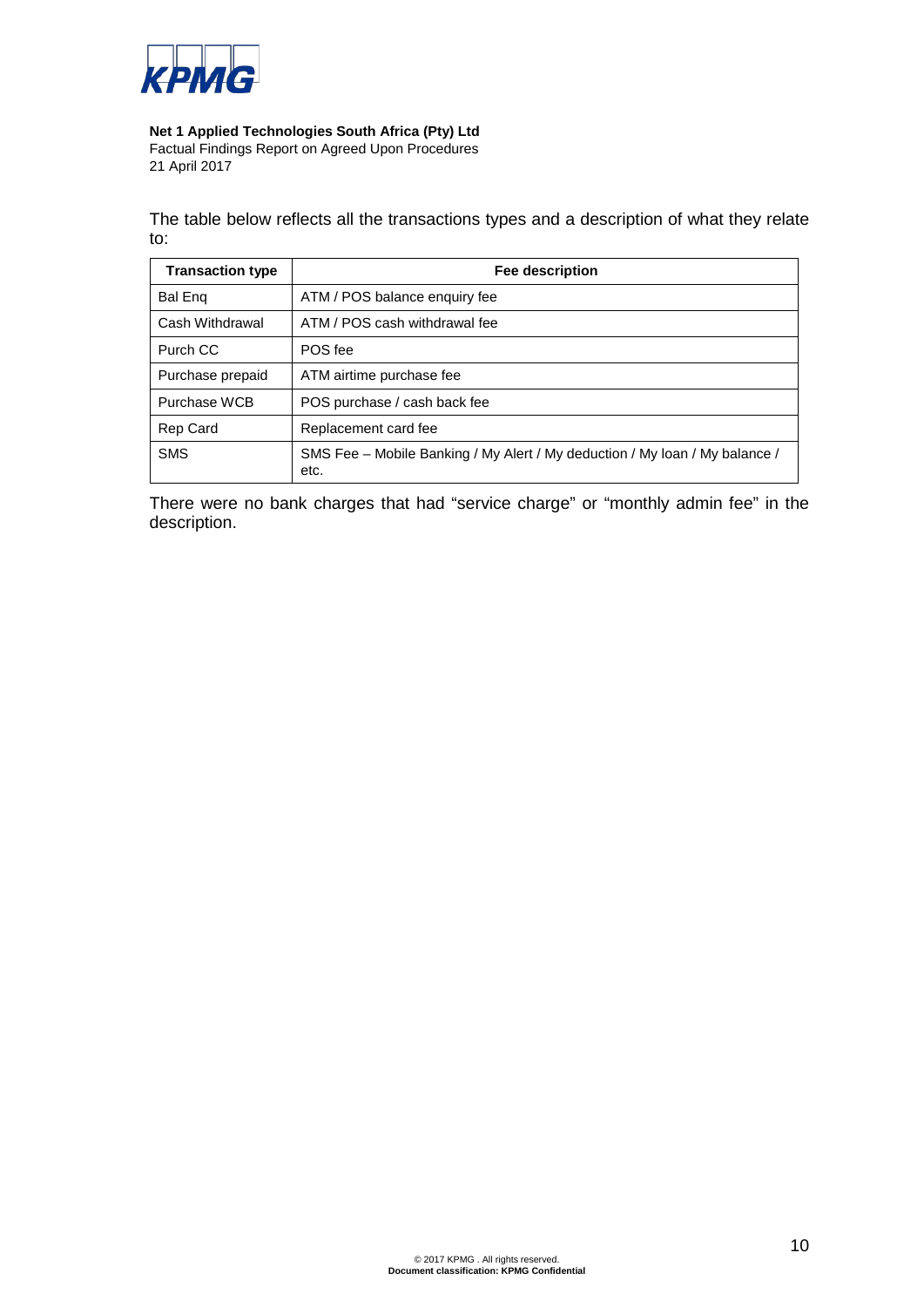

# **1.6 EFT debits / debit orders**

#### *Preamble*

Early Debit Order (EDO) is a bulk collections processing service. The reason for being called "early" is that collections (debit orders) are processed against a bank account as soon as the account is credited. For SASSA-branded Grindrod Bank accounts the crediting of the bank account only occurs when the SASSA grant is accessed by the bank accountholder.

On 26 May 2006 the South African Reserve Bank issued Directive No. 2 of 2006, in terms of the National Payment System Act, 1998 (Act No. 78 of 1998). This directive was issued to provide instruction for the conduct of banks within the National Payment System (NPS) that are involved in the collection of payment instructions in the EDO Payment Clearing Houses (PCH). The Directive allowed for the phasing out of preferential debit order processing practices by banks and enabled the collection of EDO payments. The Directive specifically allowed for debit orders to be processed first, after "bulk credits" had been posted to the account (paragraph 3.1.2 of the Directive).

#### *Procedures*

Through inspection of relevant documentation assess whether the processing of EFT debits (debit orders) against the SASSA-branded Grindrod Bank accounts at time of crediting the bank account is in line with SARB regulations.

Obtain a file of all EFT debits processed against SASSA-branded Grindrod Bank accounts and perform an analysis to reflect the split between Net1 related companies and external companies processing EFT debits through the National Payment System.

## *Findings*

EFT debits are processed in terms of Directive No. 2 of 2006.

The file of all EFT debits (debit orders) processed against SASSA-branded Grindrod Bank accounts between 1 March 2016 and 28 February 2017 was obtained.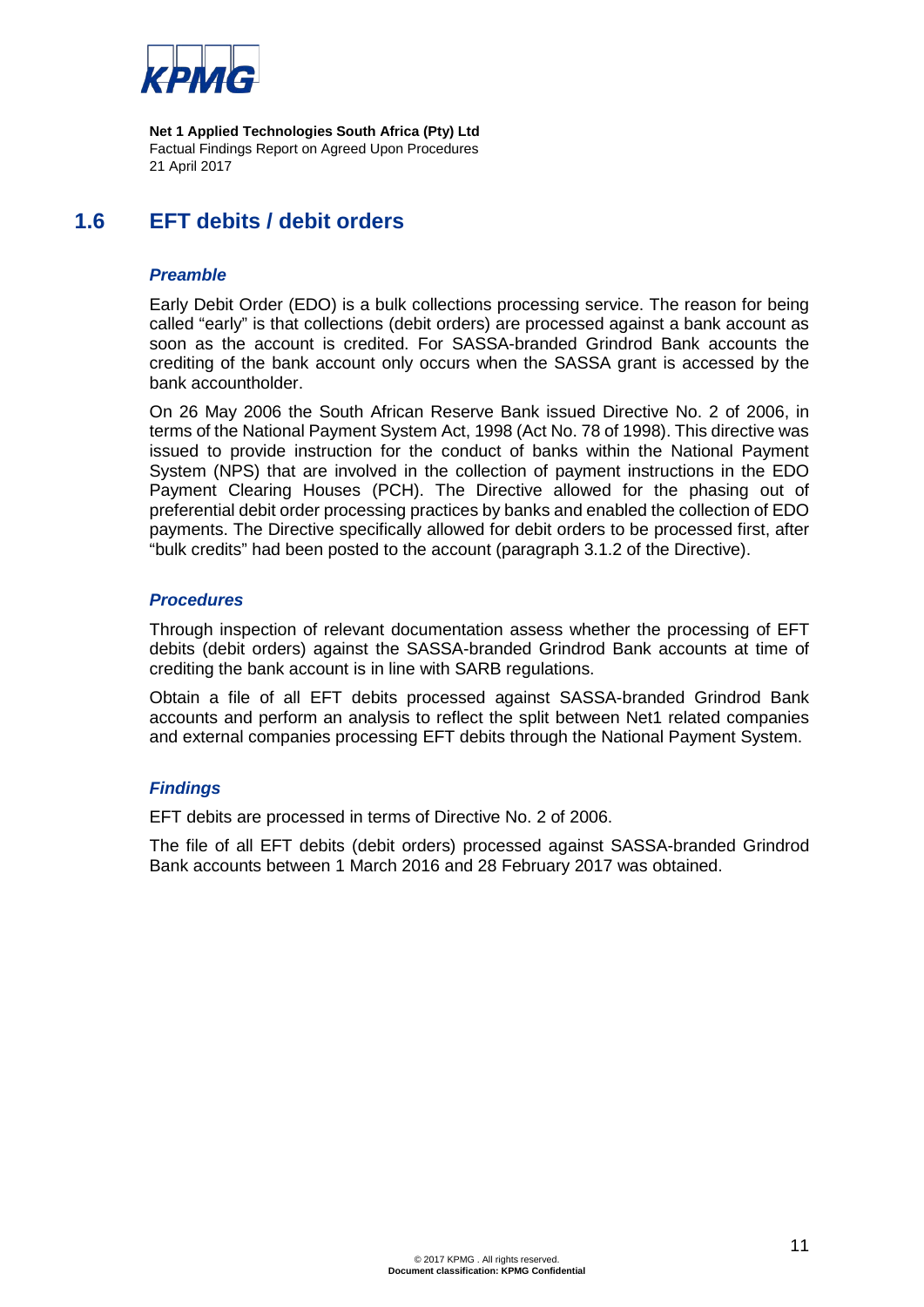

**Net 1 Applied Technologies South Africa (Pty) Ltd**

Factual Findings Report on Agreed Upon Procedures 21 April 2017

The breakdown of the debit orders between Net1 companies and external companies is shown below:

|                                       | No of<br><b>Transactions</b> | Value<br>R '000 | % of Total<br><b>Payments</b><br>(Transactions) | % of Total<br><b>Payments</b><br>(Value) |
|---------------------------------------|------------------------------|-----------------|-------------------------------------------------|------------------------------------------|
| <b>Total payments to Social Grant</b> |                              |                 |                                                 |                                          |
| <b>Beneficiaries</b>                  | 136,824,063                  | 137,356,321     |                                                 |                                          |
|                                       |                              |                 |                                                 |                                          |
| <b>EFT Debits</b>                     |                              |                 |                                                 |                                          |
| <b>Processed and Accepted</b>         | 14,419,764                   | 4,489,447       | 10.5%                                           | 3.3%                                     |
| - Net 1 Companies*                    | 7,702,263                    | 1,296,446       | 5.6%                                            | 0.9%                                     |
| - External Companies                  | 6,717,501                    | 3,193,001       | 4.9%                                            | 2.3%                                     |
|                                       |                              |                 |                                                 |                                          |
| <b>Processed and Rejected</b>         | 1,078,168                    | 289,146         | 0.8%                                            | 0.2%                                     |
| - Net 1 Companies*                    | 562,289                      | 84,106          | 0.4%                                            | 0.1%                                     |
| - External Companies                  | 515,879                      | 205,040         | 0.4%                                            | 0.1%                                     |
|                                       |                              |                 |                                                 |                                          |
|                                       | 100.0%                       | 100.0%          |                                                 |                                          |
| <b>Net1 Companies % of Total</b>      |                              |                 |                                                 |                                          |
| <b>EFT Submissions</b>                | 53.4%                        | 28.9%           |                                                 |                                          |
|                                       |                              |                 |                                                 |                                          |
| <b>External Companies % of Total</b>  |                              |                 |                                                 |                                          |
| <b>EFT Submissions</b>                | 46,6%                        | 71,1%           |                                                 |                                          |
|                                       |                              |                 |                                                 |                                          |
| <b>EFT Disputes</b>                   | 1 1 4 9                      |                 | 0.0%                                            |                                          |

\* The Net1 Companies that process debit orders are Smart Life and Moneyline.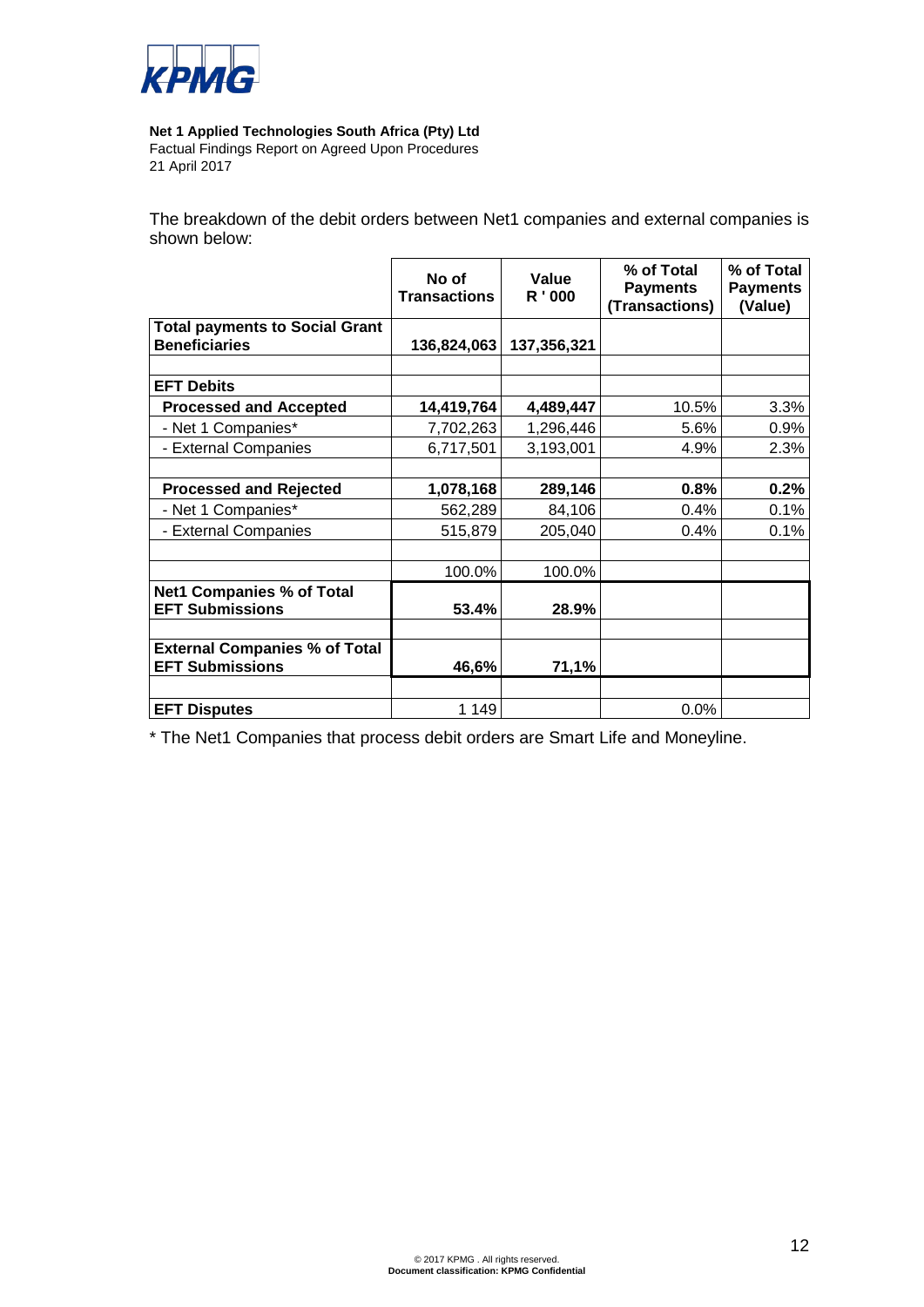

# **1.7 EFT debit / debit order randomisation**

## *Preamble*

In terms of paragraph 3.1.3 of Directive No. 2 of 2006 issued by the South African Reserve Bank, banks are to process payment instructions of the EDO PCHs together on a random basis to ensure that no institution receives preference of EFT debits over another.

The following randomisation process is applied:

- Stratus receives debit order transactions to be processed against the bank accounts through the "BankServ" (External EFTs) and "Pbel" (Internal EFTs) handlers. The "Pbel" Internal file comprises the Moneyline debit orders. Handlers are executable programs that import the debit order transactions and write them to the "EFT\_IN" file. The "EFT\_IN" file contains all the debit order transactions to be processed against the bank accounts.
- Both internal and external debit order transactions need to be written to the "EFT\_IN" file prior to processing on Stratus.
- As the Handlers write the transactions to the "EFT\_IN" file, they are assigned a random number (through a randomisation tool) to ensure that debit orders are deducted off the bank accounts in a random sequence.
- The random number may not be unique (i.e.  $1 n$ ), however, they are processed sequentially in an ascending order only once they have been randomly assigned sequence indices (as per bullet point above).
- The transactions from both the External and Internal handlers are written to the same "EFT\_IN" file.

The "process\_eft\_in" program (that executes the debit orders per the "EFT\_IN" file) in Stratus processes the transactions based on the assigned random number.

#### *Procedures*

Perform the following procedure to establish whether EFT debits for Net1 related companies are not processed preferentially:

- Review the program code and assess whether the randomisation tool is configured to randomly assign indices to the transactions.
- Inspect the log of processed debit order transactions and determine whether the transactions are processed randomly.

#### *Findings*

Our procedures revealed that the Net1 randomisation tool is configured to assign a random number to the transactions as they are written to the "EFT\_IN" file and the transactions are processed per the randomly assigned indices.

Through inspection of the log of the processed debit order transactions for the  $31<sup>st</sup>$  of March 2017 it was noted that the processed debit order transaction log had 4,518,881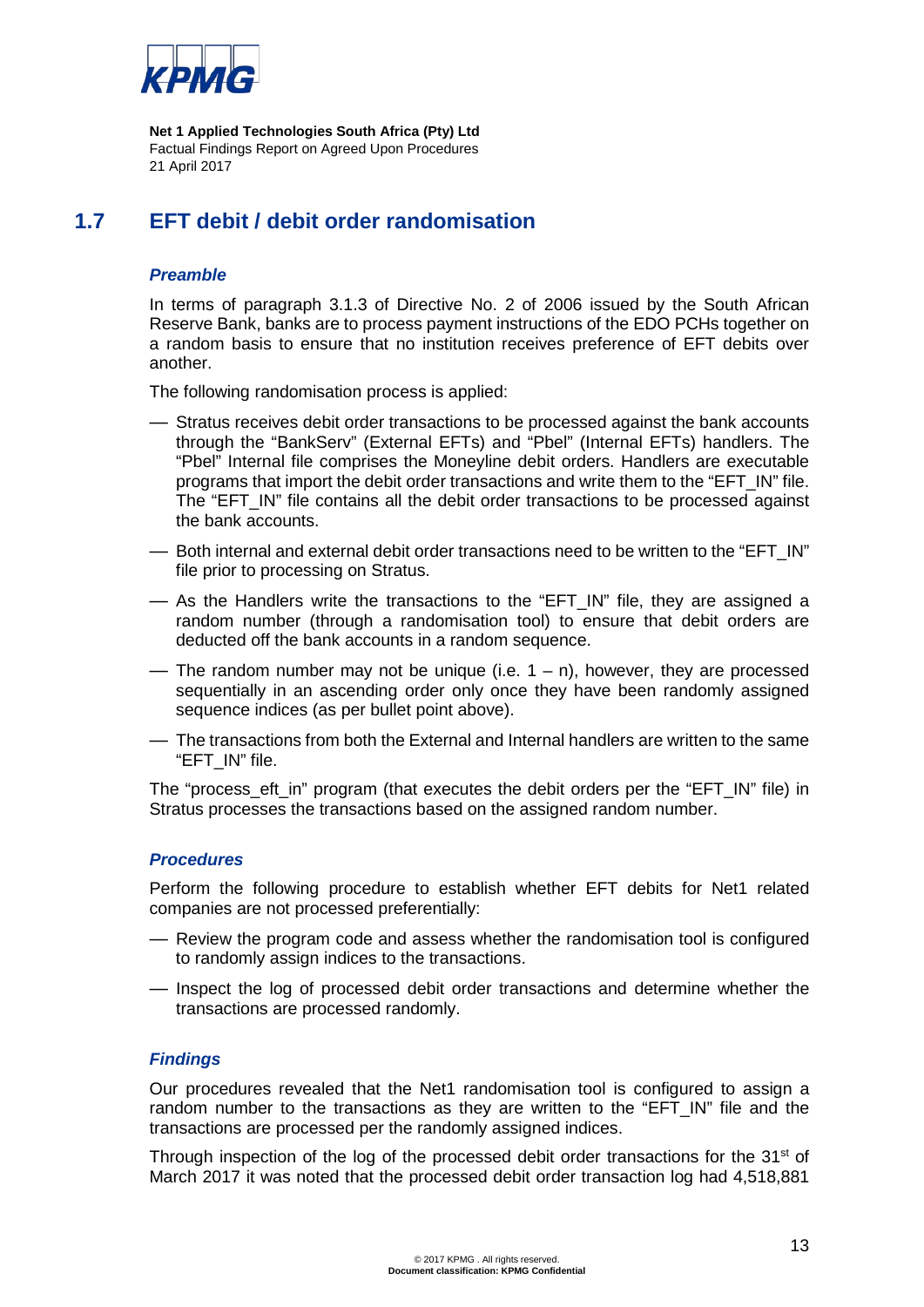

#### **Net 1 Applied Technologies South Africa (Pty) Ltd**

Factual Findings Report on Agreed Upon Procedures 21 April 2017

records. The log also included rejected transactions therefore KPMG extracted only the "Completed" debit transactions and noted that 4,454,198 records had been successfully processed.

KPMG performed analysis of the logs using the beneficiary account number field and the random number. Review of this analysis indicated that that all debit order transactions had been assigned and processed in the order of the random numbers. Additionally, KPMG noted that if a beneficiary had 2 or more debit transactions, these transactions had been processed based on random number assigned.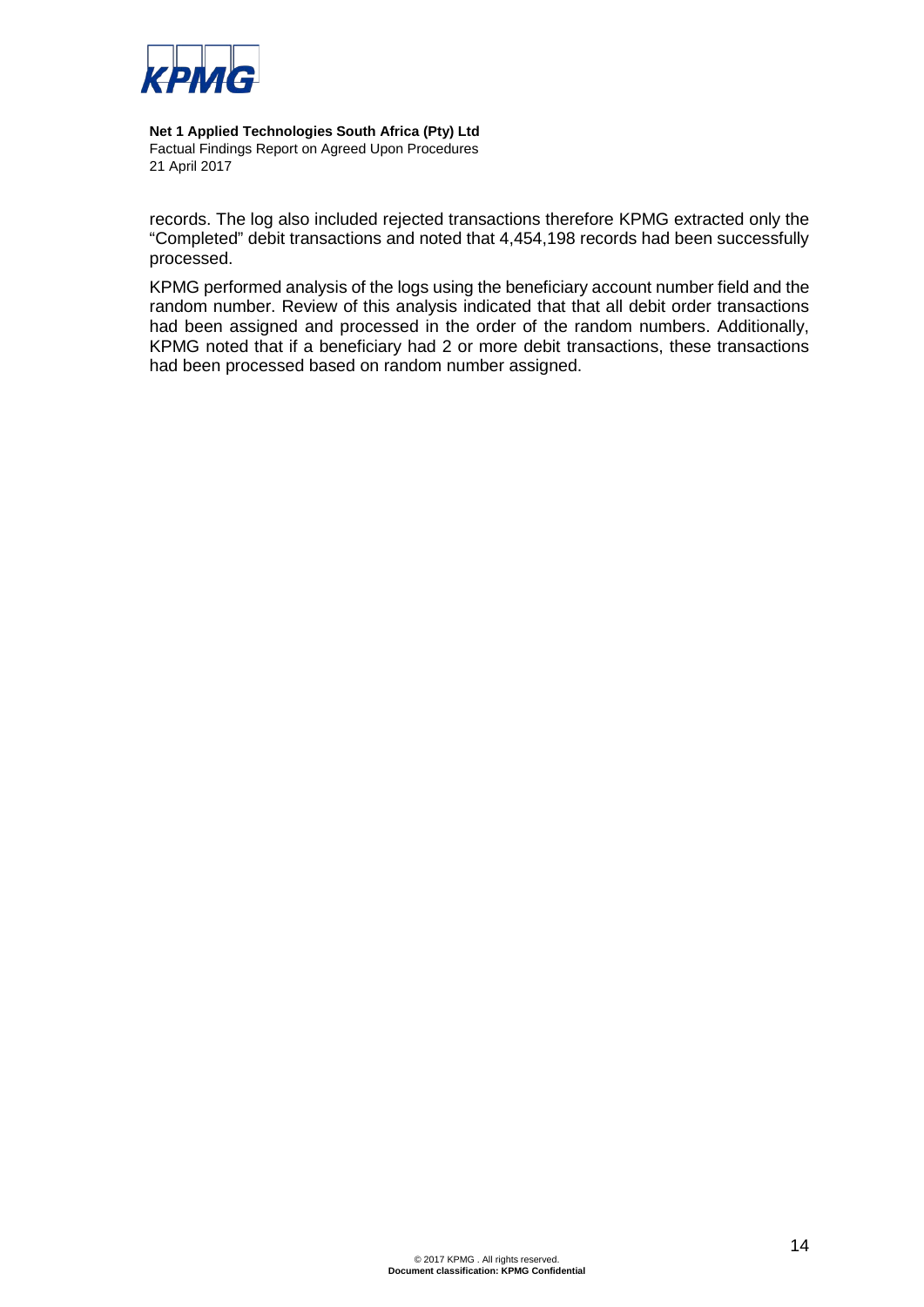

# **1.8 Moneyline loan application process**

# *Preamble*

The following documentation is required in order to apply for a Moneyline loan:

- Identity document (ID);
- Three months bank statements; and
- Completed loan application form.

#### *Procedures*

Observe the loan application processes followed by Moneyline:

- Determine that the loan process complies with the Moneyline Online Loan User Guide.
- Determine that the loan applicant provides biometric verification for transaction history to be printed and for acceptance of the loan and debit order authorization.
- Through a desktop review of documentation and information required by other credit providers assess whether the documentation and information required by Moneyline is in line with industry norms.

## *Findings*

We observed that the following loan process is followed by Moneyline for the issuing of a loan:

- The Moneyline Operator confirms the applicant's identity by inspecting the applicant's ID and through biometric identification utilising the applicant SASSA-branded Grindrod Bank account card or EPE bank account card.
- A message stating "Present fingerprint to authorise account access" is displayed on the device. At this point the applicant has an option of selecting "Yes" or "No". A selection of "Yes" and presentation of biometrics, activates the chip on the bank card (similar to a PIN).
- Once the applicant has selected "Yes" the Point of Sale (POS) device prints a message stating "I hereby authorise Moneyline to access my bank account transaction history for the purposes of approving my loan request" whilst the device display simultaneously requests the finger to be placed on the biometric terminal.
- As soon as the applicant provides their fingerprint and is verified the account history is printed.
- The applicant then provides information on their living expenses, which is captured on the POS device. This is done through screen prompts asking for information on the following categories:
	- Accommodation expense;
	- Transport expense;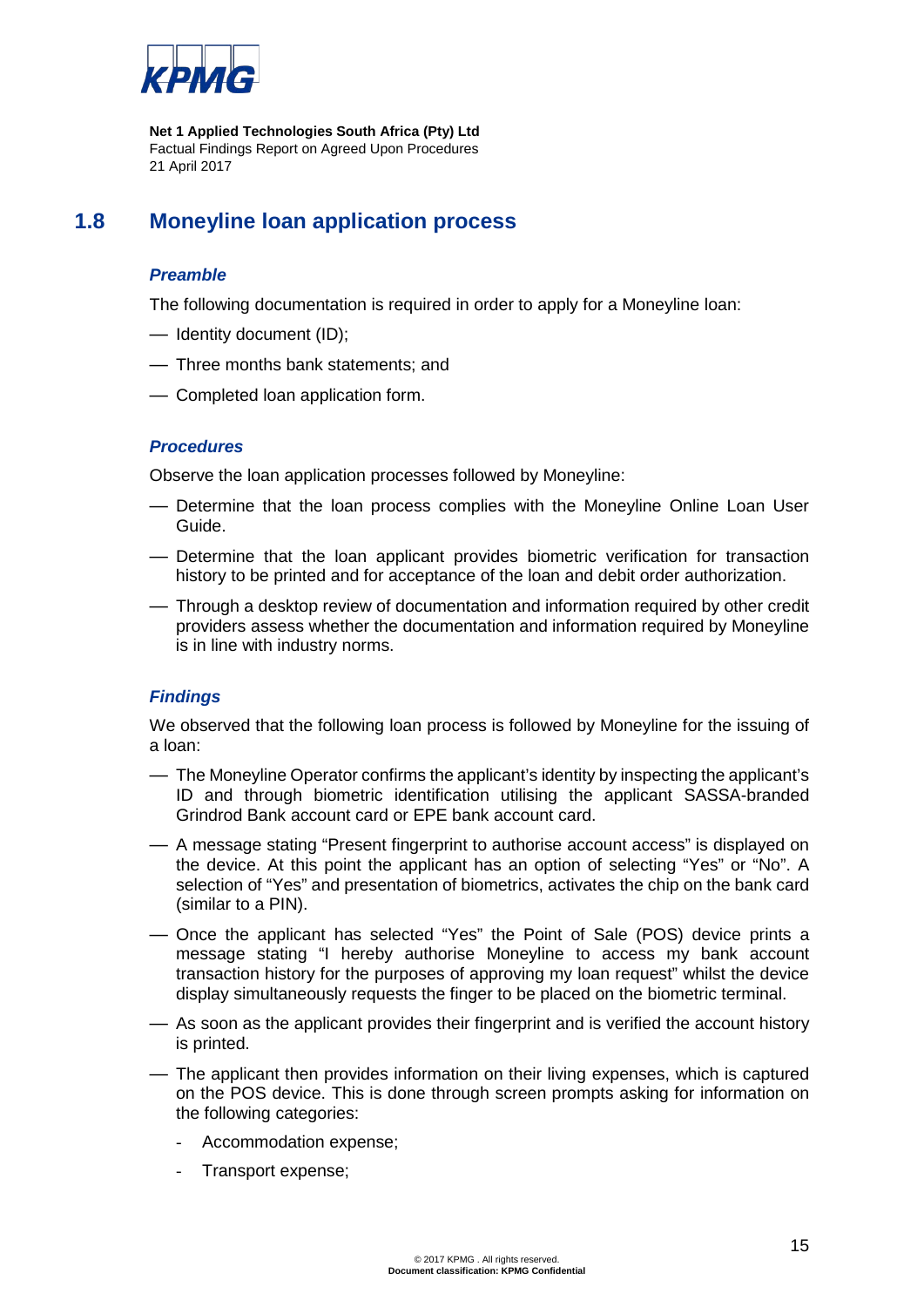

#### **Net 1 Applied Technologies South Africa (Pty) Ltd**

Factual Findings Report on Agreed Upon Procedures 21 April 2017

- Food expense;
- Education expense;
- Medical expense;
- Water and electricity;
- Child maintenance expense; and
- Other expenses.

Once all the expense information is captured the applicant is required to biometrically confirm the accuracy of the information provided.

- The POS device connects to the Moneyline Decision Engine to perform the affordability assessment as well as complete a credit check with the relevant Credit Bureaus.
- The applicant's affordability is assessed against the Moneyline loan products (there are a limited number of loan products, as depicted in section 1.9).
- Should the client qualify for a loan, the loan products for which the client qualifies are displayed on the POS. Should the client not qualify for a loan, a slip will print declining the application and giving a reason for this.
- If an applicant qualifies for a loan the loan application form is manually completed. This includes the applicant's personal information i.e. name, surname, address, telephone number and ID number.
- The Moneyline Operator then explains to the applicant which loan products they qualify for and the applicant makes a selection as to which loan they would like to take. This selection is recorded on the loan application as well as the POS device.
- The applicant is required to sign the loan application as well as a printout from the POS device indicating that they have accepted the loan product. The applicant is also required to biometrically verify their acceptance of the loan and relevant terms on the POS device (this includes the debit order authorisation for the loan repayment).
- After acceptance of the loan and relevant terms the authorization request is forwarded to the Moneyline System Host which initiates an EFT to the applicant's bank account.

The loan process observed at the Net1 Financial Services branch is in line with the Moneyline Online Loan User Guide (v6.02).

KPMG performed a comparison of the documentation required by Moneyline to the requirements as detailed on the website of six (6) other credit providers. Moneyline, like its industry counterparts, requests documentation from the applicants which will be used to determine the affordability of the loan for the applicant, prior to approving the application.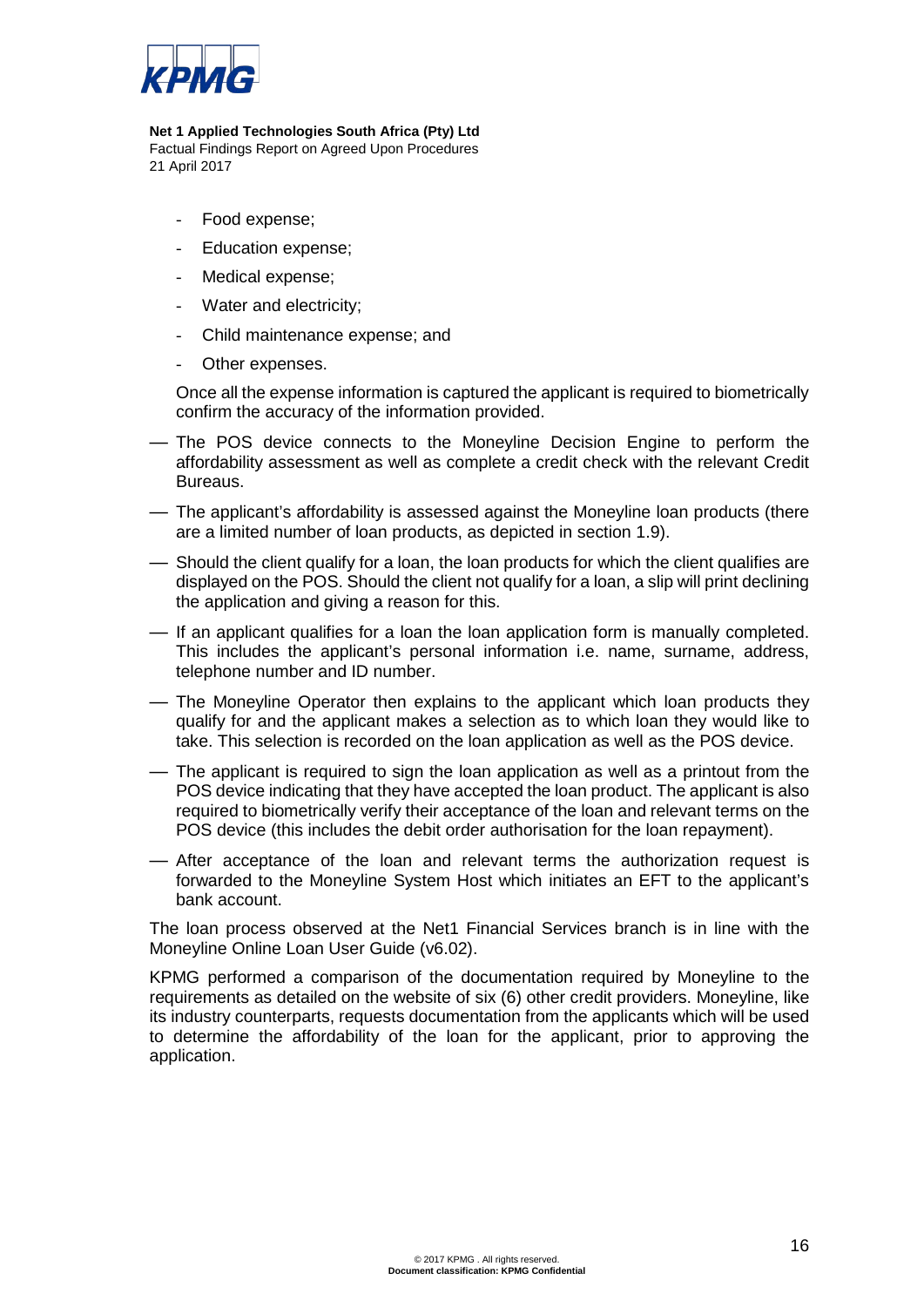

# **1.9 Moneyline cost of credit**

#### *Preamble*

Net1 provides micro-loans through one of its subsidiaries – Moneyline. Moneyline is a registered credit provider with the National Credit Regulator. Moneyline provides short term micro-loans primarily to SASSA grant recipients and EPE accountholders.

The regulations to the National Credit Act, Act 34 of 2005 (NCA) stipulate the fees that may be levied on credit agreements. The Minister of Trade and Industry announced the publication of new *Regulations on Review of Limitations on Fees and Interest Rates*. The review of the limitations on fees and interest resulting in amendments to Regulations 42, 43 and 44 of the NCA. The amended regulations were published on 6 November 2015 with an effective date 6 months after publication.

The amended regulations allow the following fees and interest rates on Short-term credit transactions:

- Initiation fees: In terms of Regulation 42(2) an initiation fee of R165 per credit agreement, plus 10% of the amount in excess of R1 000, but never to exceed R1 050.
- Service fee: In terms of Regulation 44 the maximum monthly service fee that may be charged is R60.
- Interest: In terms of Regulation 42(1) interest can be charged at 5% per month on the first loan and 3% per month on subsequent loans within a calendar year.

In addition to the above, Section 106 of the National Credit Act states that a credit provider may require a consumer to maintain credit life insurance to cover the consumer's outstanding obligation to the credit provider in terms of the credit agreement.

#### *Procedures*

Through inspection of the Moneyline Pre-agreement statement and quotation for a small credit agreement determine that:

- no initiation fees are charged;
- a service fee is charged;
- no interest is charged;
- no credit life insurance is charged (or a term of lending); and
- the credit cost multiple is disclosed.

Assess whether fees and charges levied by Moneyline are in accordance with the Regulations.

For a sample of three other credit providers perform an analysis of the fees and charges and calculate the cost of credit based on the credit agreements.

Identify a Moneyline product that is most comparable to one of the products of another credit provider analysed in the preceding procedure and perform the following:

— Assuming all charges and fees are levied at the maximum allowances per the NCA, calculated the total credit multiple and average monthly cost; and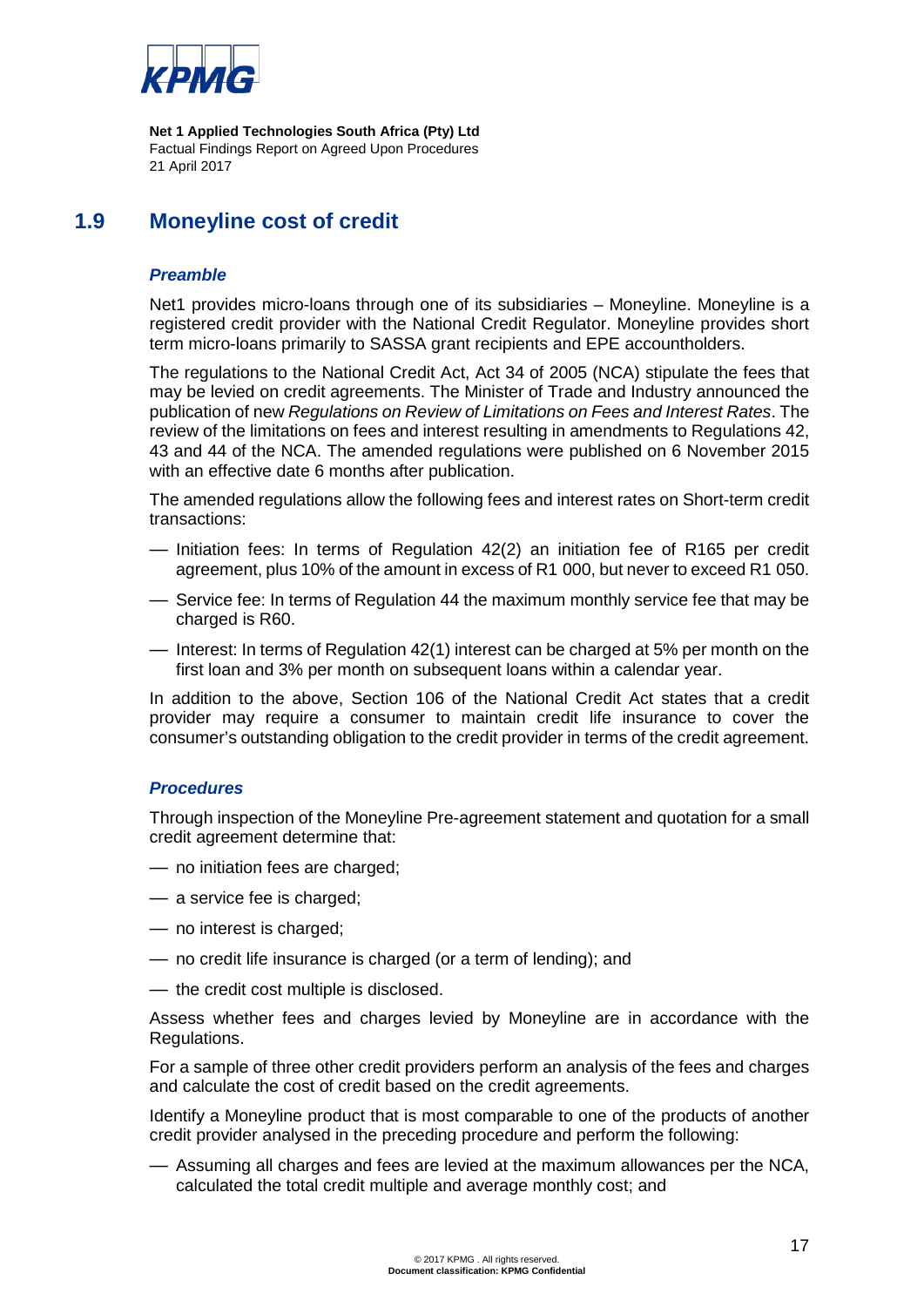

— Document the comparative information of the relevant Moneyline product, the other credit provider product and the assumed NCA allowance product.

## *Findings*

KPMG inspected the Moneyline Pre-agreement statement and quotation for a small credit agreement and noted that the credit cost multiple is disclosed to the borrower in the table of loan options.

|                                     | <b>Moneyline products</b> |                     |                     |                     |                     |                    |                     |                    |
|-------------------------------------|---------------------------|---------------------|---------------------|---------------------|---------------------|--------------------|---------------------|--------------------|
|                                     | A                         | В                   | C                   | D                   | Е                   | F                  | G                   | н                  |
| Loan value (R)                      | 1 1 6 0                   | 1000                | 850                 | 650                 | 540                 | 440                | 240                 | 300                |
| Loan period<br>(months)             | 6                         | 6                   | 6                   | 6                   | 6                   | 6                  | 6                   | 3                  |
| Total costs (R)                     | 340.00                    | 320.00              | 290.00              | 250.00              | 240.00              | 160.00             | 60.00               | 60.00              |
| Initiation fee (R)                  | 0.00                      | 0.00                | 0.00                | 0.00                | 0.00                | 0.00               | 0.00                | 0.00               |
| Service fee (R)                     | 340.00                    | 320.00              | 290.00              | 250.00              | 240.00              | 160.00             | 60.00               | 60.00              |
|                                     | (56.67)<br>p/month)       | (53.33)<br>p/month) | (48.33)<br>p/month) | (41.67)<br>p/month) | (40.00)<br>p/month) | (26.67)<br>p/month | (10.00)<br>p/month) | (20.00)<br>p/month |
| Interest (R)                        | 0.00                      | 0.00                | 0.00                | 0.00                | 0.00                | 0.00               | 0.00                | 0.00               |
| Insurance $(R)$                     | 0.00                      | 0.00                | 0.00                | 0.00                | 0.00                | 0.00               | 0.00                | 0.00               |
|                                     |                           |                     |                     |                     |                     |                    |                     |                    |
| Total repayment (R)                 | 1500.00                   | 1320.00             | 1140.00             | 900.00              | 780.00              | 600.00             | 300.00              | 360.00             |
|                                     |                           |                     |                     |                     |                     |                    |                     |                    |
| Credit cost multiple*               | 1.29                      | 1.32                | 1.34                | 1.39                | 1.44                | 1.36               | 1.25                | 1.20               |
|                                     |                           |                     |                     |                     |                     |                    |                     |                    |
| Average monthly<br>total cost** (R) | 56.67                     | 53.33               | 48.33               | 41.67               | 40.00               | 26.67              | 10.00               | 20.00              |

The table below shows the current loan products offered by Moneyline:

\* The credit cost multiple is calculated by dividing the total repayments by the loan value.

\*\* The average monthly cost is calculated by dividing the total costs by the loan period.

As indicated in the table above Moneyline does not charge an initiation fee or insurance nor does it charge interest on any outstanding loan balances. Only a monthly service fee is charged.

As depicted in the table above the monthly service charged by Moneyline varies between R10.00 and R56.67 (inclusive of VAT). In terms of regulation 44 of the Regulations to the NCA the maximum monthly service fee that may be charged is R60.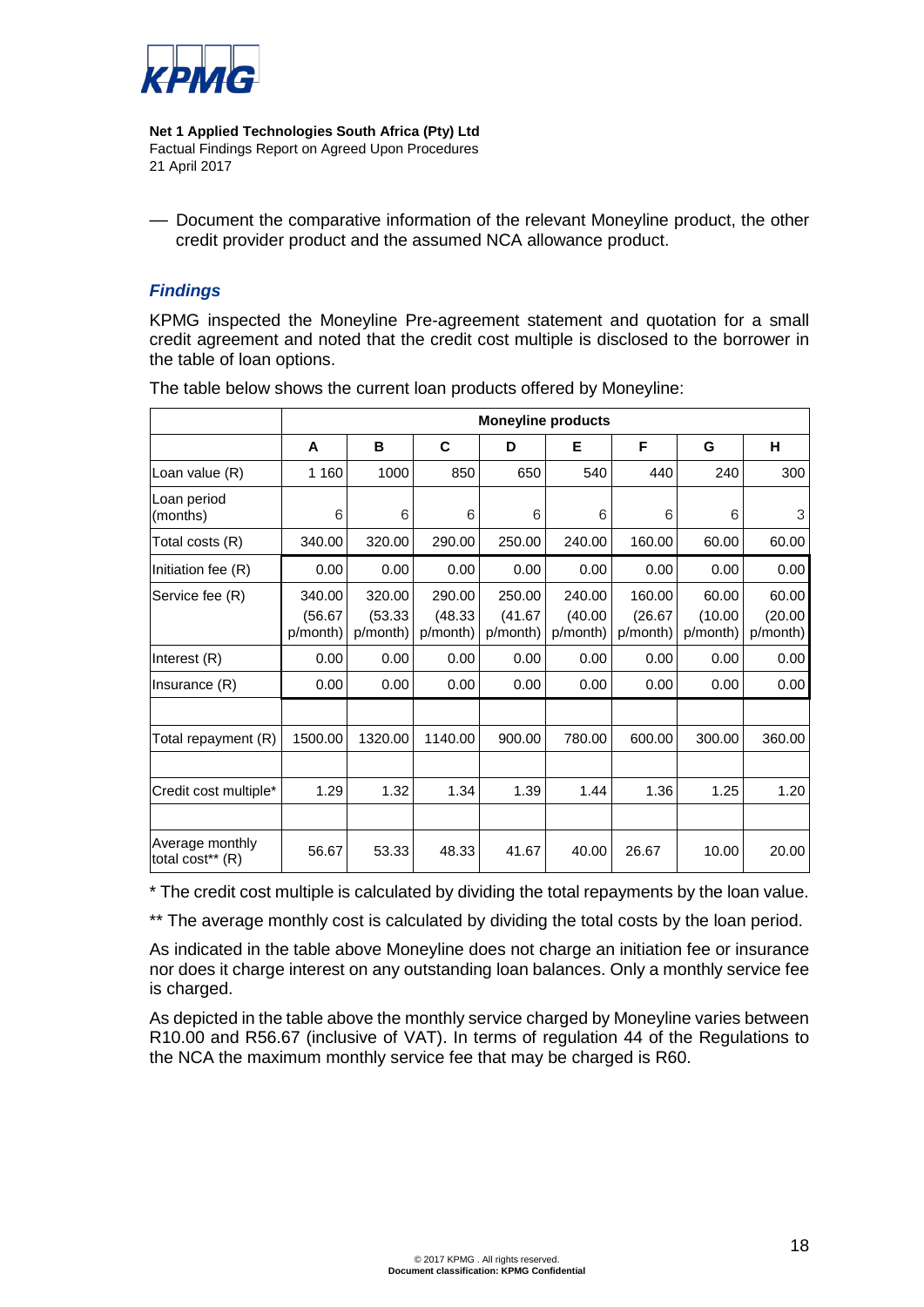

The information of three other credit providers was obtained from credit agreements issued by the respective credit providers.

|                                       | <b>Lender A</b> | <b>Lender B</b> | <b>Lender C</b> |
|---------------------------------------|-----------------|-----------------|-----------------|
| Loan value (R)                        | 1 0 0 0         | 1 0 0 0         | 1 0 9 0         |
| Loan period (months)                  | 3               | 6               | 2               |
| Total costs (R)                       | 679.83          | 690.56          | 353.80          |
| Initiation (R)                        | 165.00          | 171.00          |                 |
| Service fee (R)                       | 180.00          | 410.40          | 322.30          |
| Interest $(R)$                        | 310.50          | 109.16          | 26.05           |
| Insurance $(R)$                       | 0.00            | 0.00            | 5.45            |
| Other charges (R)                     | 24.33           | 0.00            | 0.00            |
|                                       |                 |                 |                 |
| Total repayment (R)                   | 1 679.83        | 1 690.56        | 1443.80         |
|                                       |                 |                 |                 |
| Credit cost multiple*                 | 1.68            | 1.69            | 1.35            |
|                                       |                 |                 |                 |
| Average monthly total<br>$cost**$ (R) | 226.61          | 115.09          | 176.90          |

The table below summarises the results of this analysis:

\* The credit cost multiple is calculated by dividing the total repayments by the loan value.

\*\* The average monthly cost is calculated by dividing the total costs by the loan period.

Moneyline's credit cost multiple is between 1.2 and 1.44 compared to the other lenders analysed which is between 1.35 and 1.69.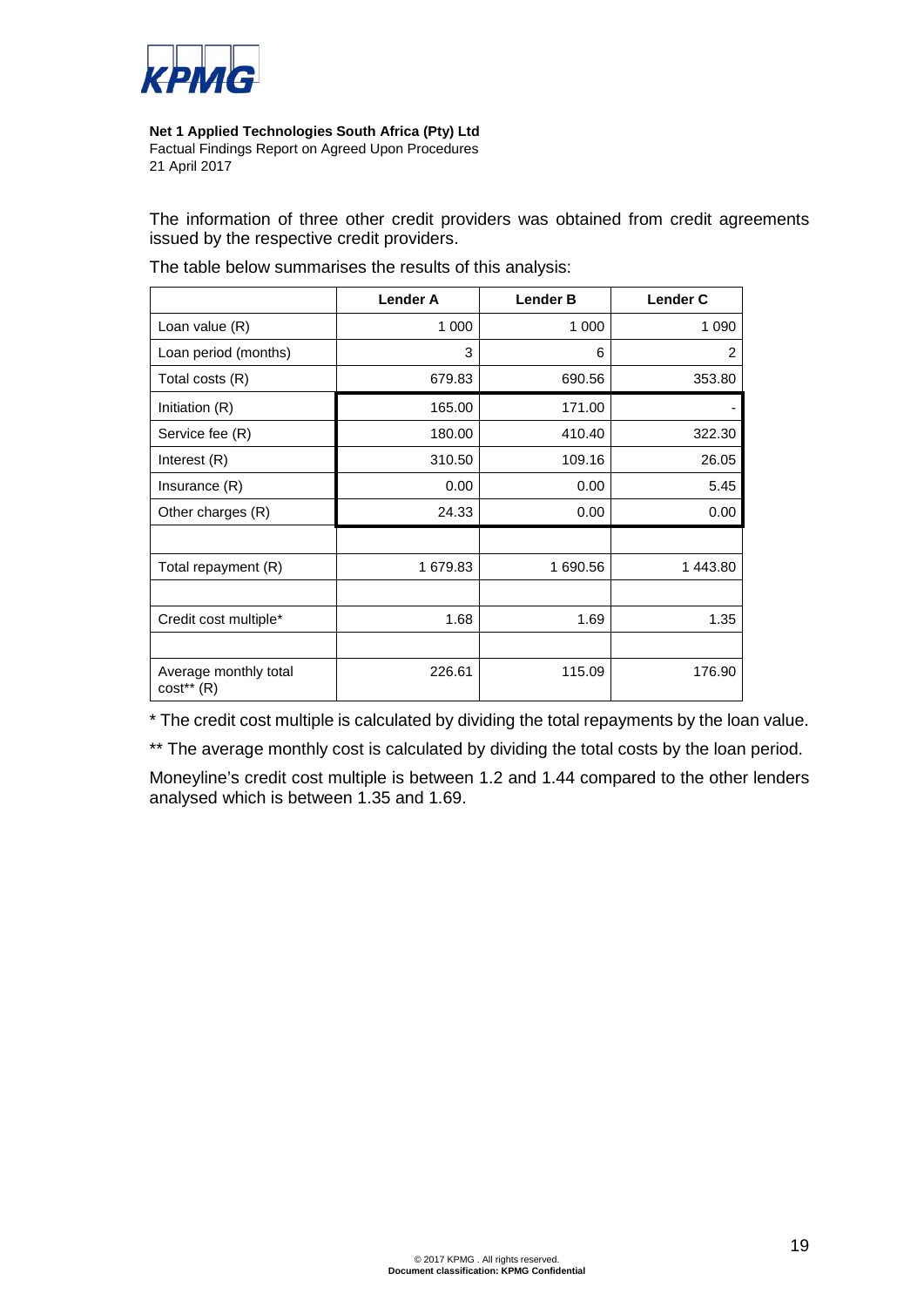

The loan value and loan period of Lender B in the table on page 19 is an exact match to the loan value and period of Moneyline product B in the table on page 18.

The table below shows a direct comparison between Moneyline (product B) and Lender B for a R1 000 loan repayable over 6 months, as well as a hypothetical R1 000 loan repayable over 6 months assuming the maximum allowances in terms of the NCA are applied:

|                                  | <b>NCA Allowances**</b> | <b>Lender B</b> | <b>Moneyline</b><br><b>Product B</b> |
|----------------------------------|-------------------------|-----------------|--------------------------------------|
| Loan value (R)                   | 1 000                   | 1 0 0 0         | 1 000                                |
| Loan period (months)             | 6                       | 6               | 6                                    |
|                                  | 707.10                  | 690.56          | 320.00                               |
| Initiation (R)                   | 165.00                  | 171.00          | 0.00                                 |
| Service fee (R)                  | 360.00                  | 410.40          | 320.00                               |
| Interest (R)                     | 182.10                  | 109.16          | 0.00                                 |
|                                  |                         |                 |                                      |
| Total repayment (R)              | 1 707.10                | 1 690.56        | 1 320.00                             |
|                                  |                         |                 |                                      |
| <b>Credit cost multiple</b>      | 1.71                    | 1.69            | 1.35                                 |
|                                  |                         |                 |                                      |
| Average monthly total<br>cost(R) | 117.85                  | 115.09          | 53.33                                |

\*\* This calculation assumes that the initiation costs are not capitalised in the loan i.e. interest at 5% per month is calculated on the outstanding loan value amount.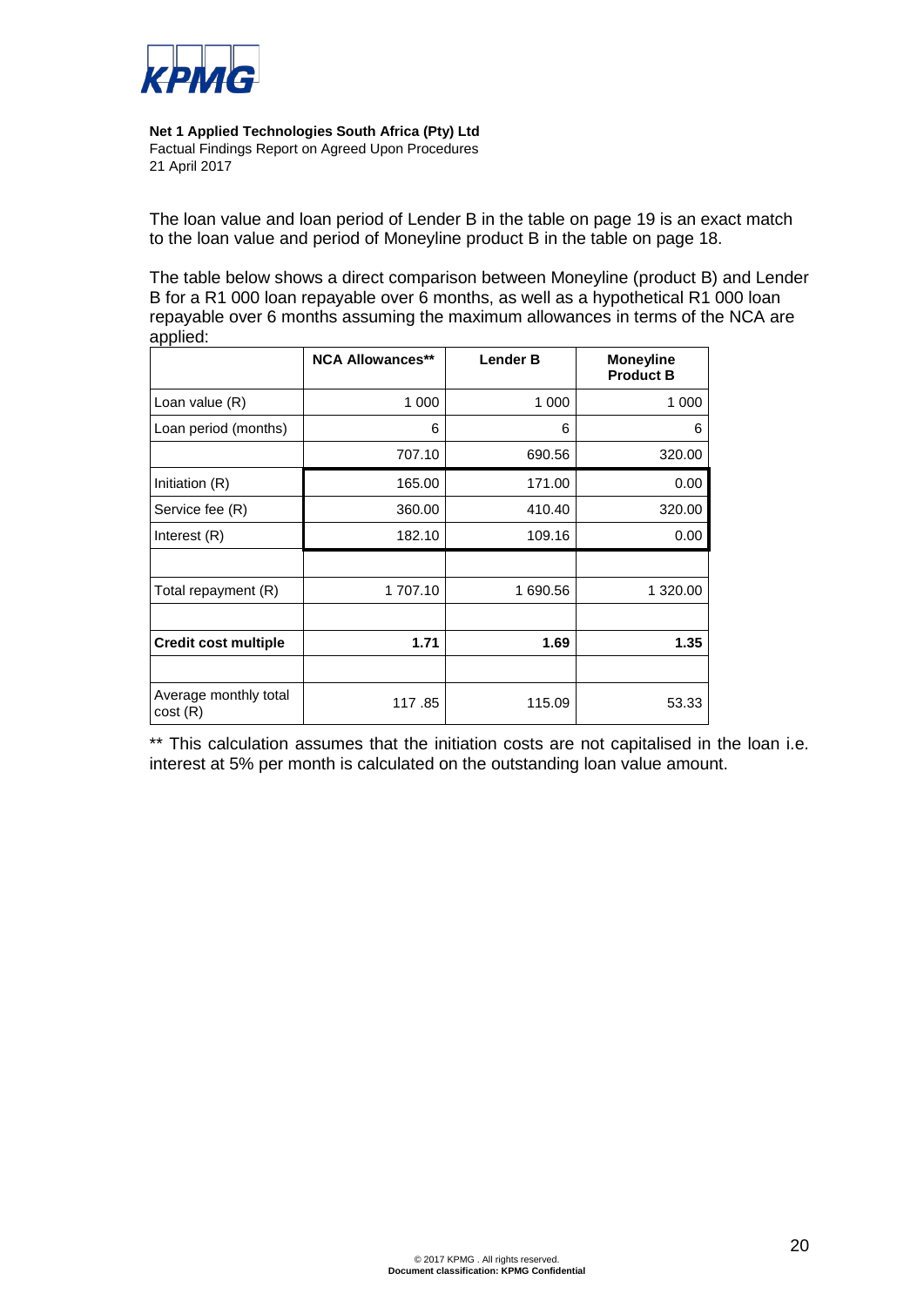

# **1.10 Contractual service fee charged to SASSA**

## *Procedures*

For a sample of invoices raised by CPS to SASSA during the contract period perform the following procedures:

- Through inspection of the invoices verify that the service fee of R16.44 per recipient charged to SASSA was fixed for the duration of the contract (2012 to 2017).
- Through inspection of the invoices and by comparison to the monthly summaries of SASSA grants paid, verify that the fee invoiced is based on the number of recipients paid monthly and not the number of grants paid per month.

#### *Findings*

For a sample of 18 months tested, we noted that the fee invoiced in all instances was R14.42 (excluding VAT), R16.44 (including VAT) per recipient on all invoices tested in our sample.

We noted that the information used in the invoices was the number of recipients paid and not the total number of grants paid, i.e. where one person received more than one grant they were only counted once.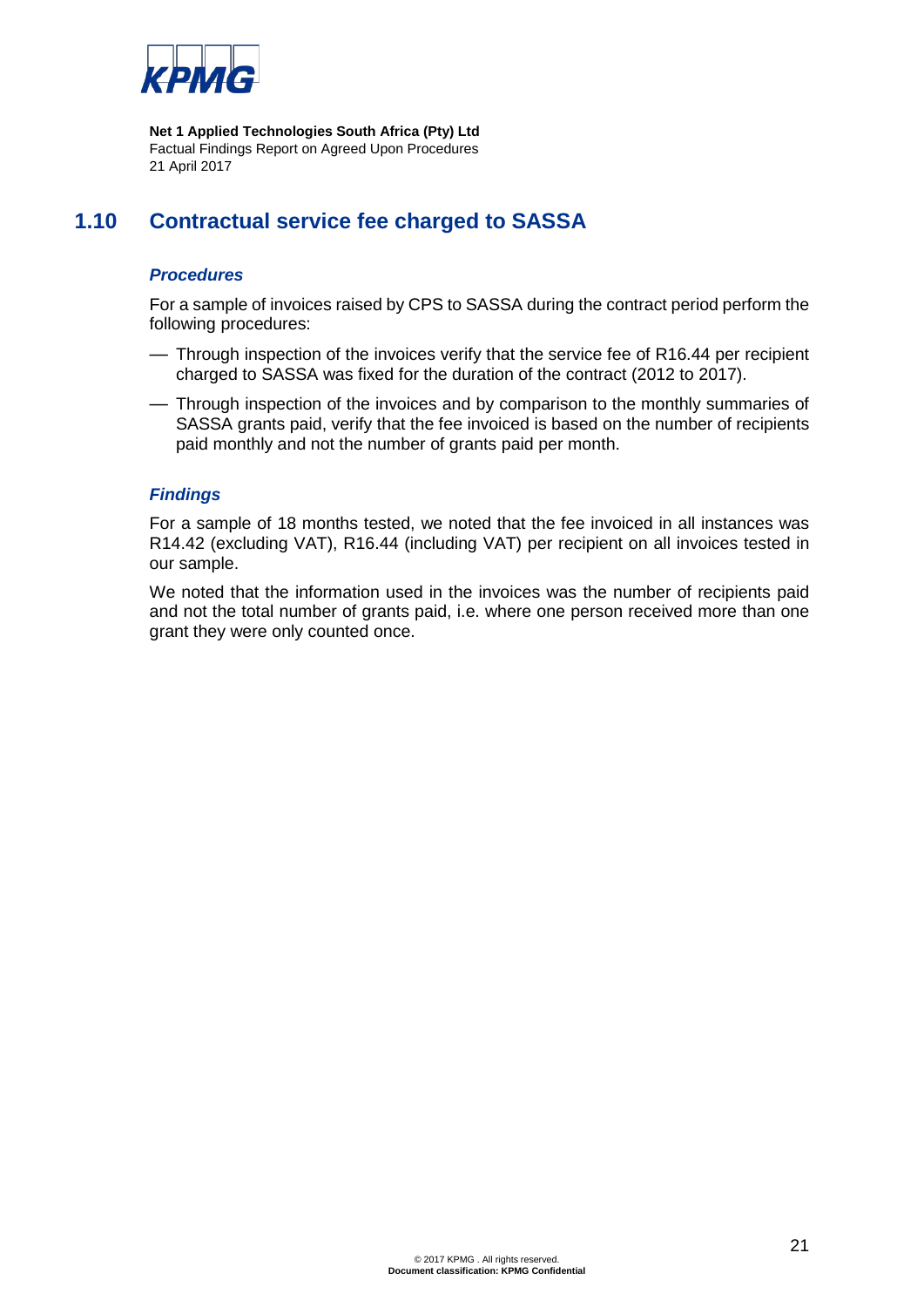

# **1.11 Prepaid electricity and prepaid airtime**

## *Procedures*

Perform the following procedures:

- Open an EPE bank account and use the EPE account information to register and purchase electricity and airtime. Verify that the menu options do not allow for a recurring purchase or subscription of either airtime or electricity purchases.
- Attempt to purchase electricity and airtime from a phone number different to the one provided when the account was opened.
- Attempt to purchase electricity and airtime in excess of the allowances of R100 for airtime and R200 for electricity.

#### *Findings*

KPMG observed that during the registration and purchasing processes there is no option provided for the client to sign up for a recurring purchase or subscription for either airtime or electricity purchases.

During our testing we used the service number \*120\*3737# for the purchase of airtime. In order to initiate the purchase of airtime the user needs to use the phone number provided when opening the bank account. The user further needs to provide their bank PIN to access the main menu. Attempts to use different numbers (not registered) to gain access were not successful.

KPMG purchased three airtime vouchers of R29 each, totaling R87. An attempt to purchase another R29 airtime voucher was unsuccessful with an error message stating that the purchase was unsuccessful as the monthly limit would be breached.

Similarly KPMG purchased R100 worth of electricity. An attempt to purchase another R100 was unsuccessful with a message indicating that the monthly limit had been reached.

The monthly purchase limit for airtime and electricity for SASSA-branded Grindrod Bank card accounts is set at R100 for airtime and R200 for electricity. The monthly purchase for EPE accounts is set at R100 for airtime and R100 for electricity.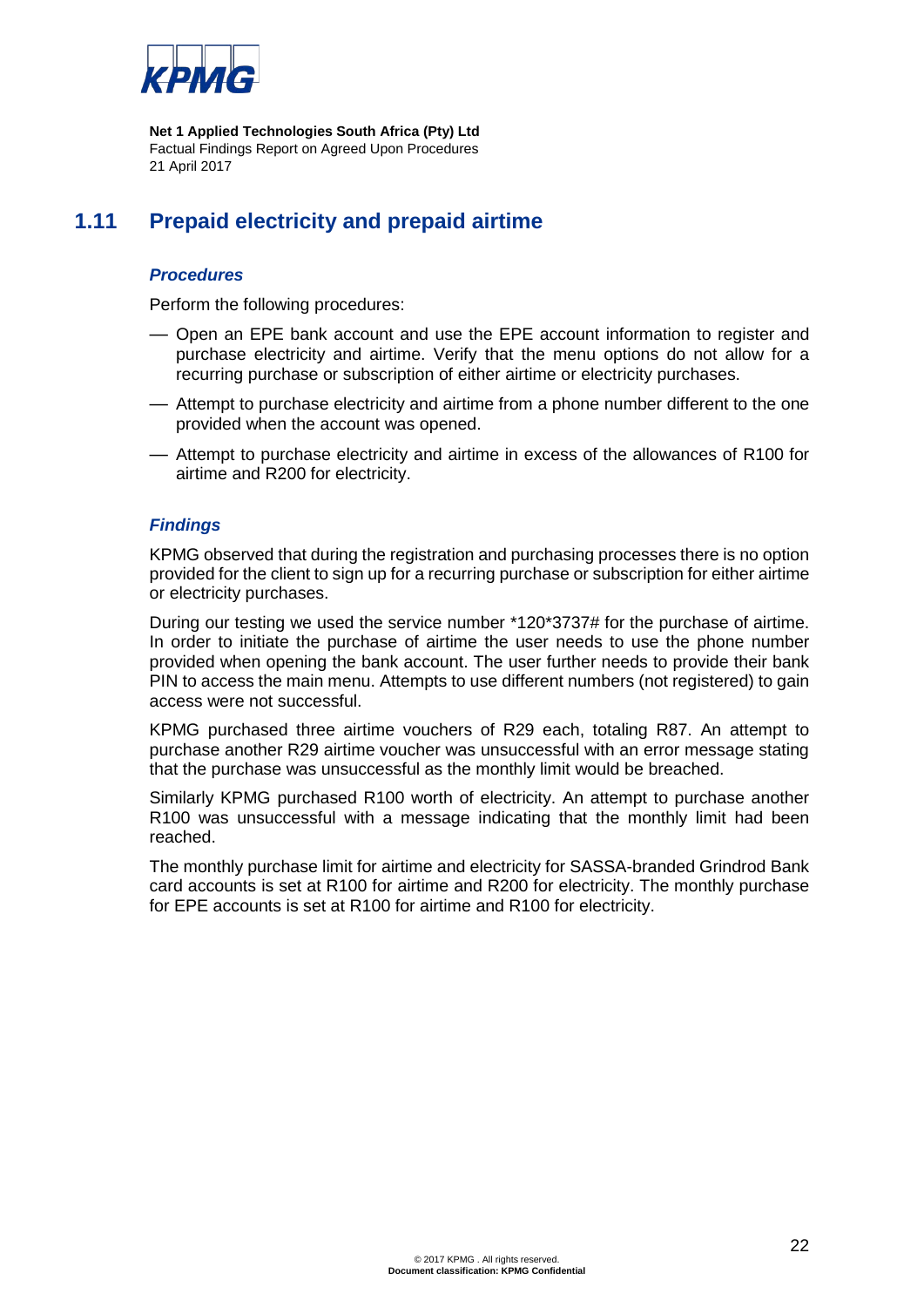

# **1.12 Call Centre**

## *Procedures*

Obtain a schedule of calls/disputes logged by the Net1 Call Centre for the period 1 March 2016 to 28 February 2017.

- Select a sample of airtime and electricity and airtime dispute calls and determine that these have been investigated and the results of the investigation reported back to the individual.
- Select a sample of EFT dispute calls and determine that the dispute calls were addressed and closed.
- Select a sample of Regulation 26A dispute calls and determine whether affidavits were received and the calls closed.

## *Findings*

The table below summarises the disputes/complaints/queries received by the Net1 Call Centre for the period 1 March 2016 to 28 February 2017:

| <b>Month/Year</b> | Number of calls/disputes logged |            |                   |
|-------------------|---------------------------------|------------|-------------------|
|                   | Airtime and<br>electricity      | <b>EFT</b> | 26A<br>deductions |
| March 2016        | 10463                           | 48         | 55                |
| April 2016        | 10 233                          | 69         | 46                |
| May 2016          | 15 004                          | 85         | 51                |
| June 2016         | 5799                            | 63         | 42                |
| <b>July 2016</b>  | 4073                            | 68         | 64                |
| August 2016       | 3462                            | 39         | 195               |
| September 2016    | 4 073                           | 73         | 163               |
| October 2016      | 3466                            | 86         | 197               |
| November 2016     | 2517                            | 210        | 133               |
| December 2016     | 1644                            | 165        | 130               |
| January 2017      | 1409                            | 119        | 105               |
| February 2017     | 1 538                           | 124        | 95                |

The following was observed from the sample of calls tested:

— Airtime and electricity disputes: This relates to airtime and electricity disputes. Following the volumes of disputes received Net1 established an investigations team to perform detailed investigations on disputes received for airtime and electricity purchases made using SASSA-branded Grindrod Bank accounts. This team came into operation during November 2016. We observed that Net1 maintains a detailed record of disputes received for each month and maintains their status. We tested a sample of 50 airtime and electricity disputes closed since November 2016 and observed that these had been investigated and the results of the investigation reported back to the individual.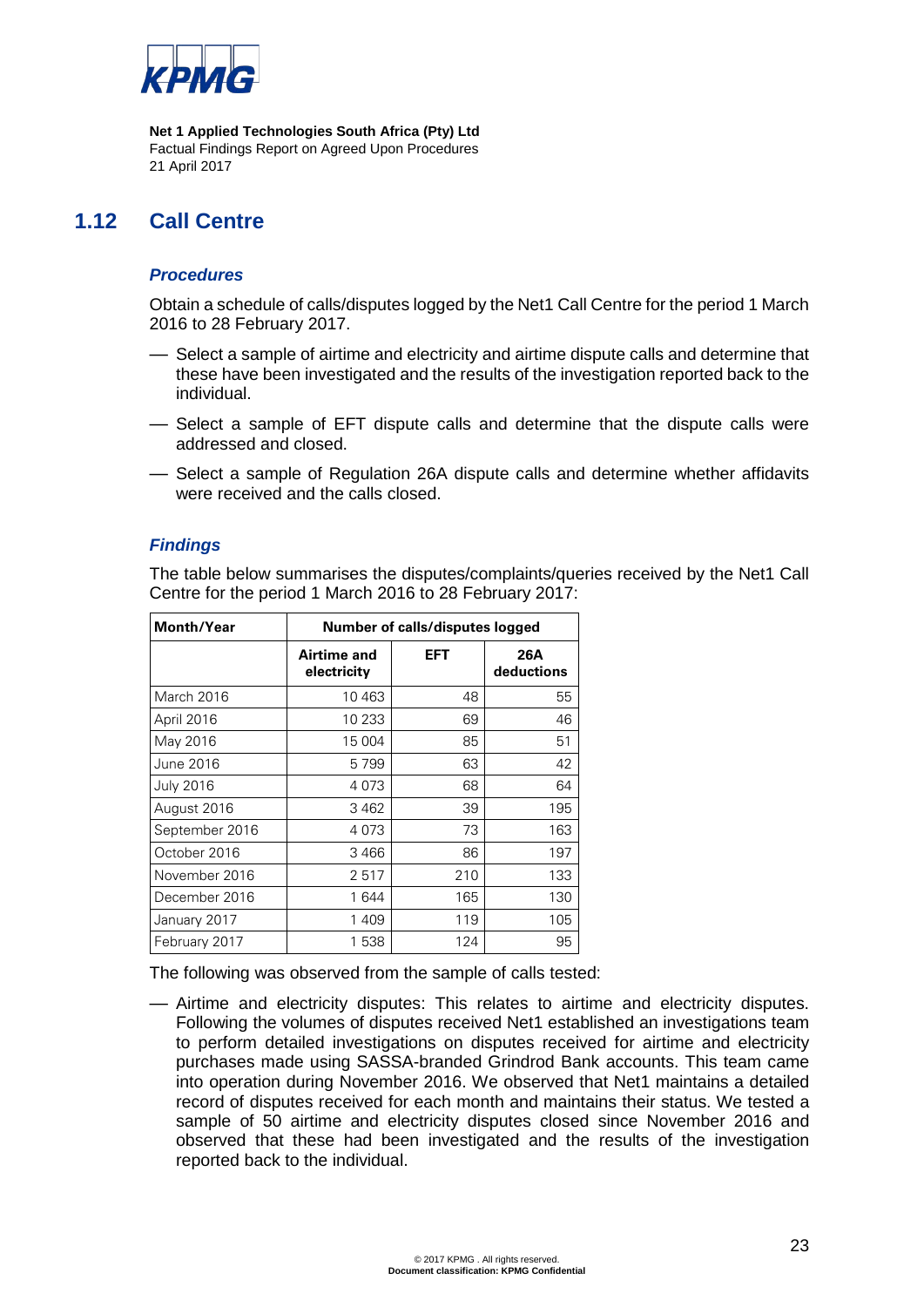

- EFT disputes: We tested a sample of 50 EFT disputes and noted that the dispute calls were closed with action being taken on each call (i.e. refunded immediately (if within 40 days), investigated and refunded, or not refunded as evidence of debit order instruction was provided by originating bank).
- 26A disputes: We understand that CPS management received instruction from the previous SASSA Chief Operating Officer that in the event of receiving a dispute for a Regulation 26A deduction, CPS could stop the processing of the deduction once an affidavit has been received from the individual indicating that they want to cancel the policy. Calls were closed once a valid affidavit was received and the individual removed from the regulation 26A schedule. From November 2016, however, CPS received instruction not to stop any regulation 26A deductions unless SASSA instructs CPS to stop the processing of the deduction. CPS has since then received the affidavits from the individuals and submitted same to SASSA. However, to date no instruction has been received from SASSA to stop processing these deductions. As such the majority of disputes received since November for regulation 26A deductions remain open. We selected a sample of 50 26A dispute calls and noted that CPS has received affidavits for all the calls.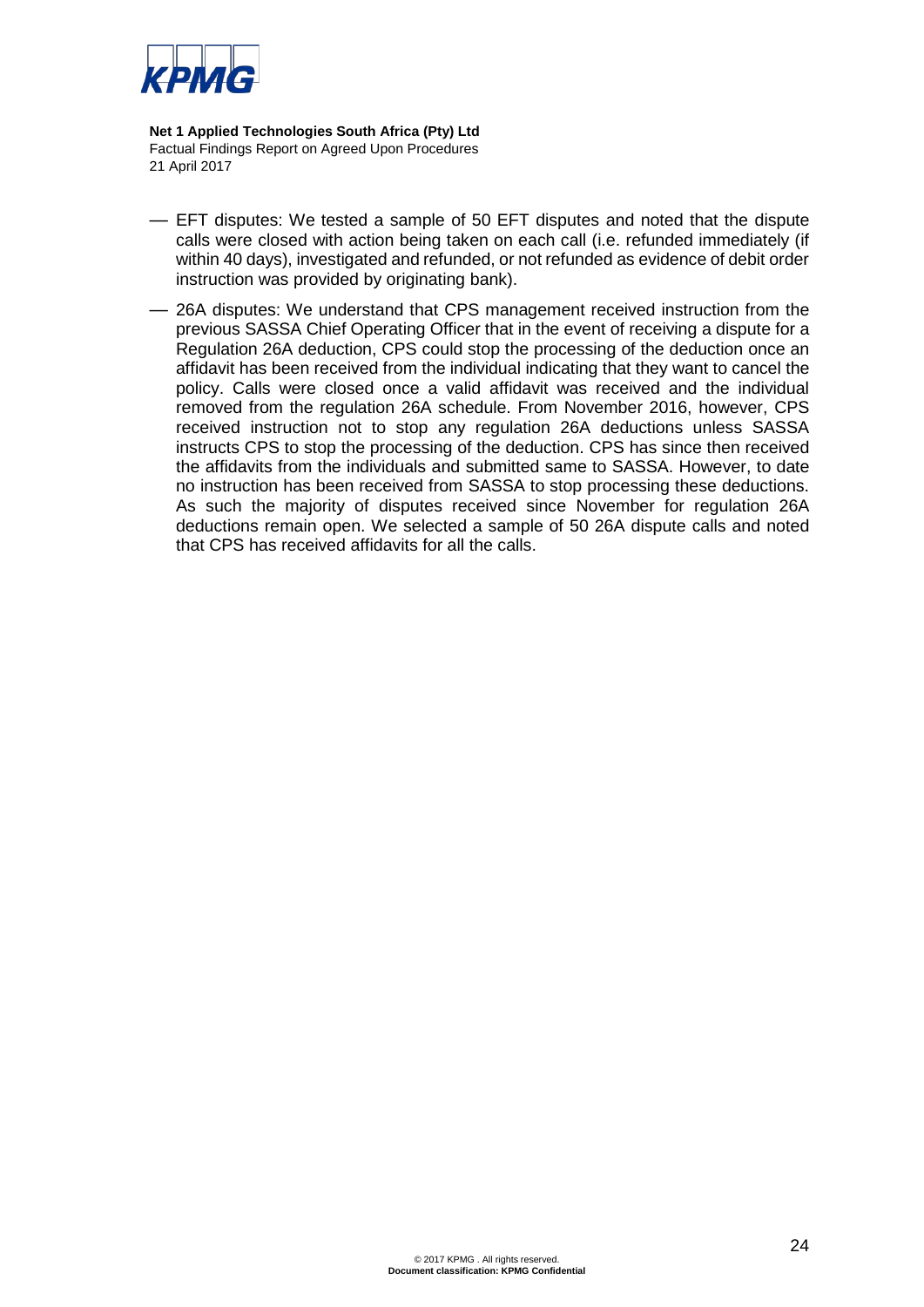

# **1.13 Donations to political parties**

# *Procedures*

Obtain the cashbook payments information for the following Net1 South Africa subsidiaries for the period 1 April 2012 to 31 April 2017:

- Cash Paymaster Services (Pty) Ltd
- EasyPay (Pty) Ltd
- Net 1 FIHRST Holdings (Pty) Ltd
- Manje Mobile Electronic Payment Services (Pty) Ltd
- Net 1 Mobile Solutions (Pty) Ltd
- Moneyline Financial Services (Pty) Ltd
- Net 1 Finance Holdings (Pty) Ltd
- Net 1 Applied Technologies South Africa (Pty) Ltd
- Net 1 Universal Electronic Technological Solutions (Pty) Ltd
- Prism Holdings (Pty) Ltd
- Prism Payment Technologies (Pty) Ltd
- RMT Systems (Pty) Ltd
- The Smart Life Insurance Company Limited

Perform a keyword search of the following:

- "African National Congress",
- "Democratic Alliance"
- "DA"
- "ANC"
- "Economic Freedom Front"
- "EFF"
- "Inkatha Freedom Party"
- $-$  "IFP"
- "National Freedom Party"
- "NFP"
- "United Democratic Movement"
- "UDM"
- "Congress of the People"
- "COPE"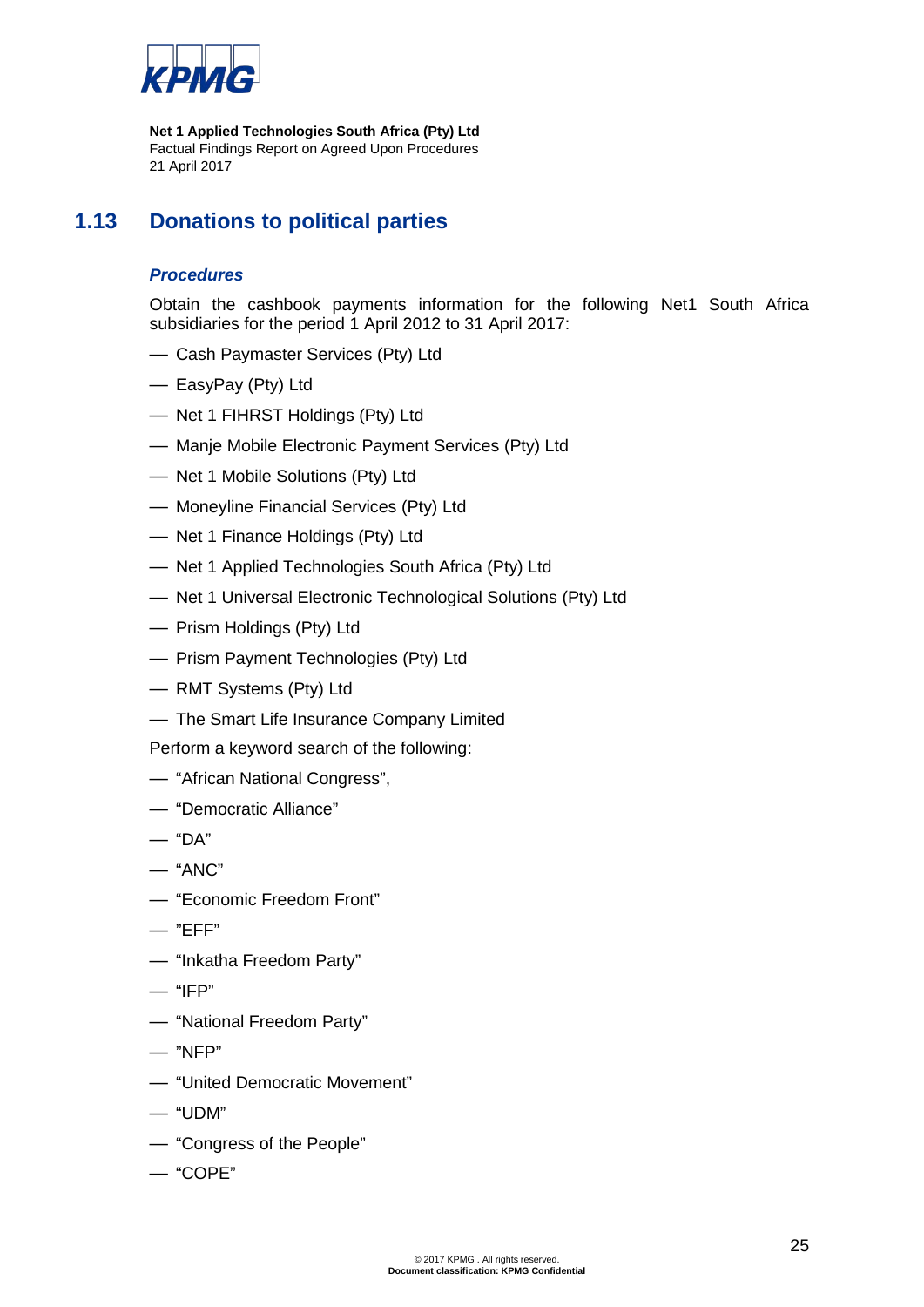

- "Freedom Front Plus"
- "FFP"
- "Pan Africanist Congress"
- "PAC"
- "African Christian Democratic Party"
- "ACDP"

## *Findings*

No payments to any of the organisations listed above were identified.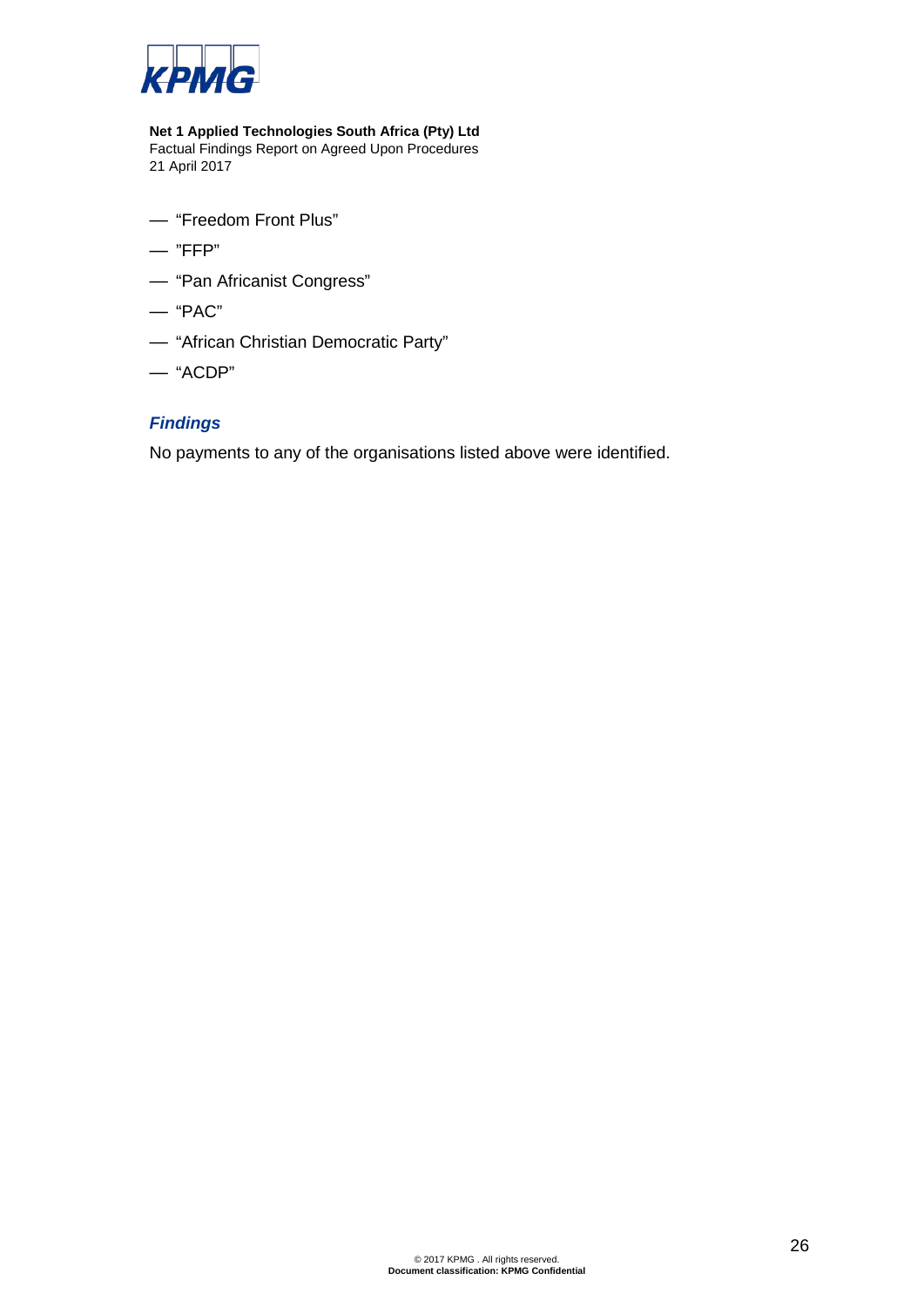

# **1.14 Smart Life governance structure**

## *Procedures*

Through discussions with Management as well as inspection of minutes of meetings, establish what the Governance structure and committees of Smart Life are.

Determine the independence (to Smart Life and the Net1 Group) of each of the members of the various Governance Committees.

#### *Findings*

The following Governance structures/ Committees exist for Smart Life:

- Board of Directors
- Audit Committee
- Risk and Compliance Committee
- Remuneration and Nomination Committee
- Social and Ethics Committee

Through inspection of information provided by the Net1 Group Compliance we noted the following regarding the Governance structures and member independence:

| Governance Structure/<br>Committee              | <b>Comments</b>                                                                                                                            |  |  |
|-------------------------------------------------|--------------------------------------------------------------------------------------------------------------------------------------------|--|--|
| <b>Board of Directors</b>                       | Majority independent Non-executive members                                                                                                 |  |  |
|                                                 | Chairman is independent Non-executive                                                                                                      |  |  |
| Remuneration and<br><b>Nomination Committee</b> | Majority independent Non-executive members<br>Chairman is independent Non-executive                                                        |  |  |
| <b>Audit Committee</b>                          | All members are independent Non-executive members<br>Chairman is independent Non-executive                                                 |  |  |
| <b>Risk and Compliance</b><br>Committee         | Equal distribution of Independent Non-executive members and<br>Executives of Smart Life and Net 1<br>Chairman is independent Non-executive |  |  |
| Social and Ethics<br>Committee                  | Majority of members are Executives/ Officers of Smart Life.<br>Chairman is independent Non-executive                                       |  |  |

We further noted that the members classified as "Independent Non-executive" are not permanent and/or salaried employees of Smart Life or Net1 by inspecting the March 2017 Human Resources headcount reports obtained directly from the Human Resources department.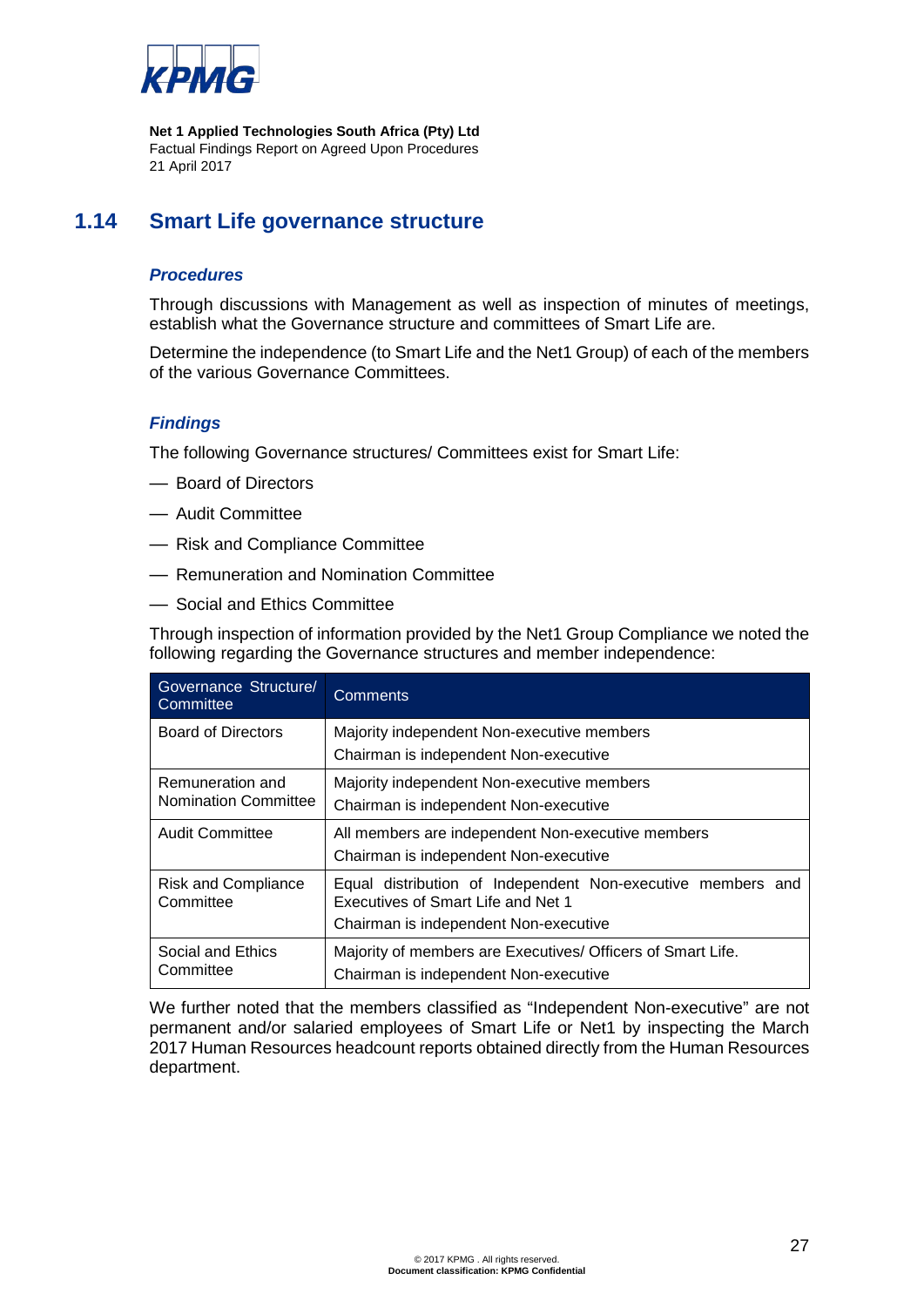

# **1.15 Smart Life statutory manager**

## *Procedures*

Determine through inspection of correspondence from the FSB that a Statutory Manager has been appointed by the FSB.

Through inspection of the appointment letter determine what the responsibilities of the Statutory Manager are. Inspect evidence of regular reporting to the FSB.

Through inspection of any other documentation determine whether there have been any other activities/ forums that the Statutory Manager has been involved in.

## *Findings*

KPMG inspected the appointment letter of the Independent Statutory Manager appointed by the Registrar of Long-term Insurers on 5 August 2014.

Based on the appointment letter, the Statutory Manager is required to participate in the management of the affairs of Smart Life and is required to report regularly on the affairs of Smart Life to the Registrar of Long-term Insurers, this includes recent (February 2017) visits to Net1 Financial Services branches nationally.

KPMG observed the Statutory Manager's attendance at the Audit Committee and Risk and Compliance Committee meetings (since the appointment till February 2017). Inspection of the minutes of the Audit Committee and Risk and Compliance Committee meetings reflect the attendance of as well as feedback on Smart Life affairs provided by the Statutory Manager.

This is also corroborated through the Audit Committee and Risk and Compliance Committee meetings' minutes where the Statutory Managers attendance is reflected.

KPMG inspected February 2017 Board and Remuneration and Nomination Committee minutes as well as the March 2017 Social and Ethics Committee minutes, where the Statutory Manager has been reflected in attendance.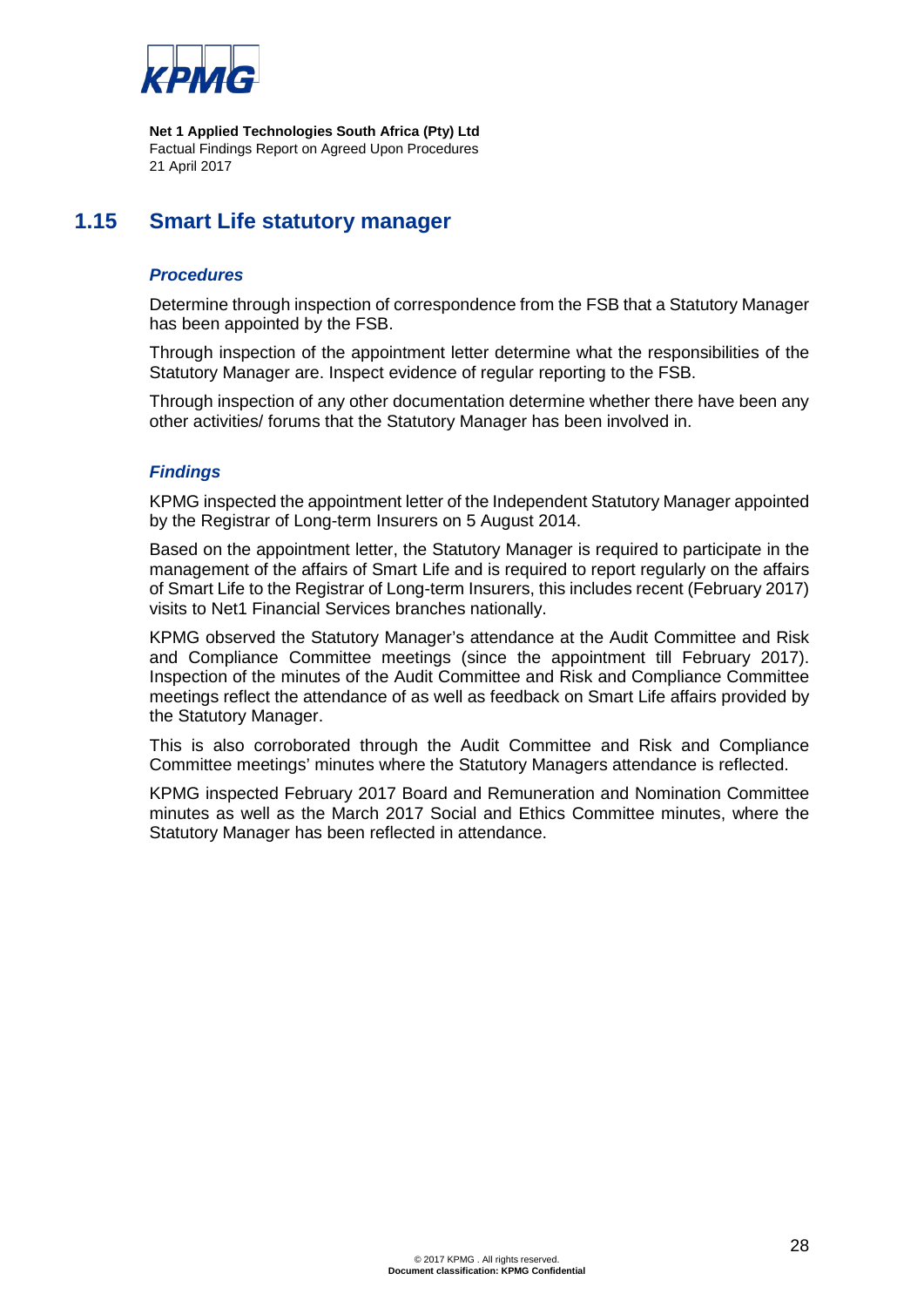

# **1.16 Smart Life premium collections**

## *Procedures*

Determine through inspection of Smart Life records what products Smart Life currently has in place.

Through discussion with Smart Life management and inspection of relevant documentation establish what the premium collection method for the Mdende product is.

## *Findings*

Smart Life has three products, namely:

- Mdende (Funeral Product, for SASSA grant recipients only);
- Group Life Scheme (specifically for Net1 employees); and
- EPE (Free funeral benefit for EasyPay Everywhere card holders).

For the Mdende product: Prior to April 2016, the premiums were collected via a Regulation 26A deduction from the SASSA grant. With effect from April 2016, all premiums are collected via debit order processed against bank accounts, dependent on the day on which the specific social grants are paid and cleared through BankServ. These debit orders were initially paid into a CPS bank account and then transferred to Smart Life. Since January 2017, the debit orders are paid directly into a Smart Life bank account.

KPMG performed an analysis of the Regulation 26A deduction files for the period 1 March 2016 to 28 February 2017 and observed that Smart Life premium deductions were processed during March 2016. There were no Smart Life premium deductions in the Regulation 26A deductions made for the period 1 April 2016 to 28 February 2017.

KPMG inspected the EFT debit files for the period 1 March 2016 to 28 February 2017 and observed that Smart Life debit orders were included in the EFT debit file.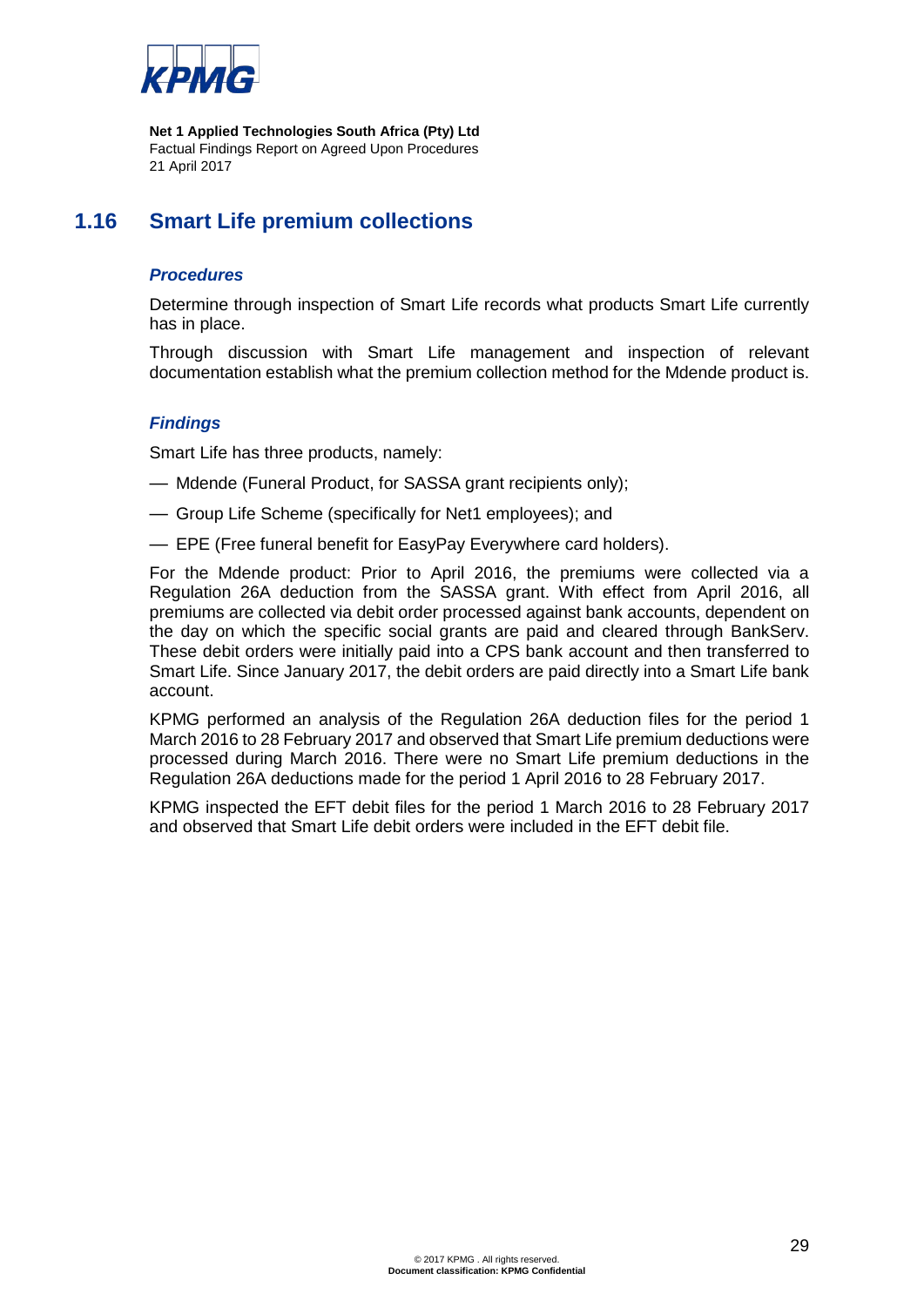

# **1.17 Smart Life FSP registration**

## *Procedures*

Inspect the relevant certificates reflecting Smart Life as being:

- an authorised Financial Service Provider; and
- a registered Long-term Insurer.

## *Findings*

The FSB issued a certificate reflecting Smart Life as an authorised FSP on 9 June 2015. Smart Life's FSP license number is: 45983. This is also reflected on the FSB website.

The Registrar of Long-term Insurance issued a certificate indicating that Smart Life is a registered Long-term insurer on 14 July 2015. Their registration number is: 00037/003. This is also reflected on the FSB website.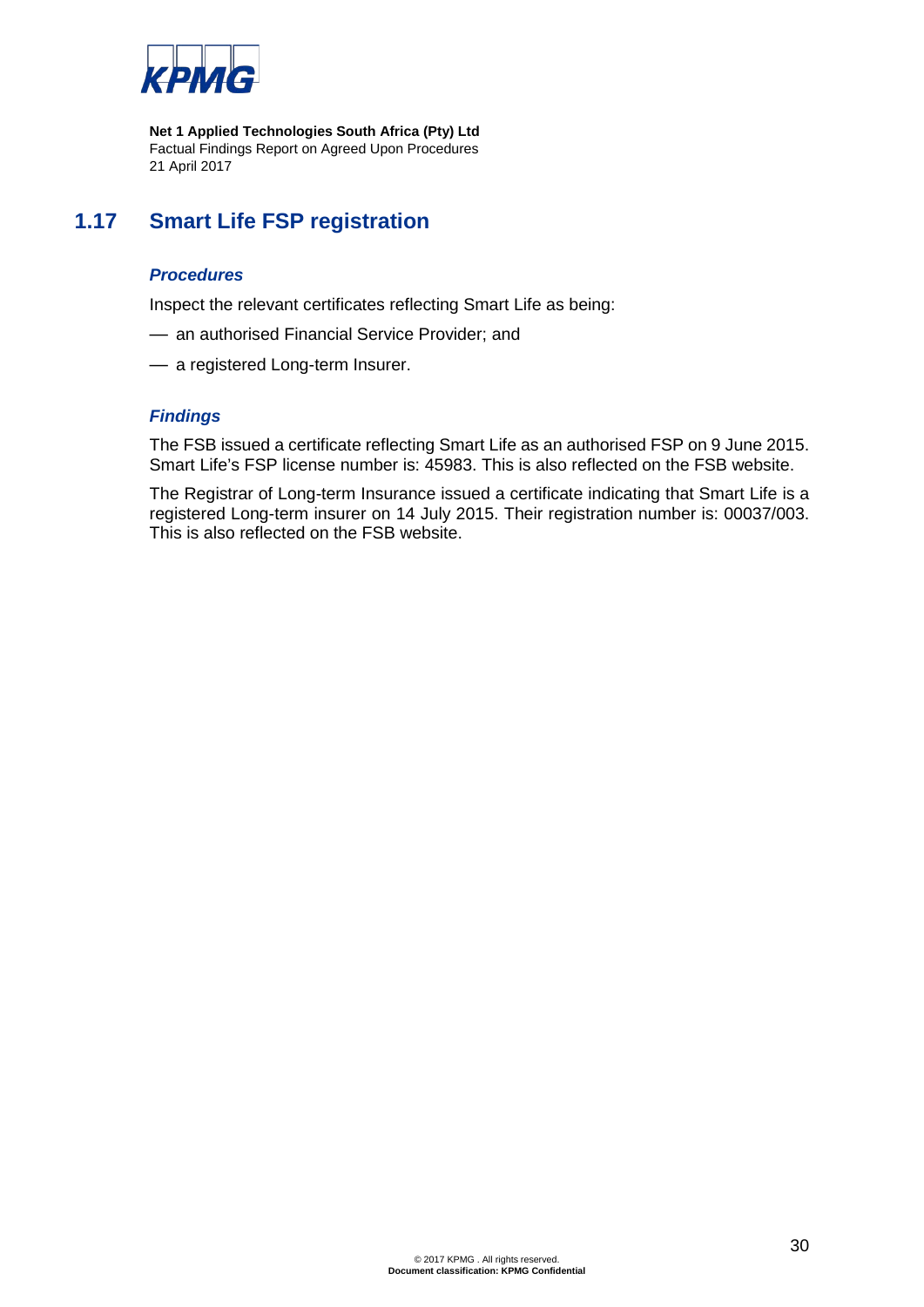

# **1.18 Smart Life key individuals**

## *Procedures*

Determine through observation whether Smart Life has key individuals listed on the FSB website.

Determine through inspection of HR records whether the listed key individuals are currently in the employ of Smart Life.

#### *Findings*

There are 12 key individuals listed on the FSB website for Smart Life. Through inspection of the March 2017 Smart Life headcount report obtained from Human Resources we noted that all 12 key individuals are currently employed by Smart Life.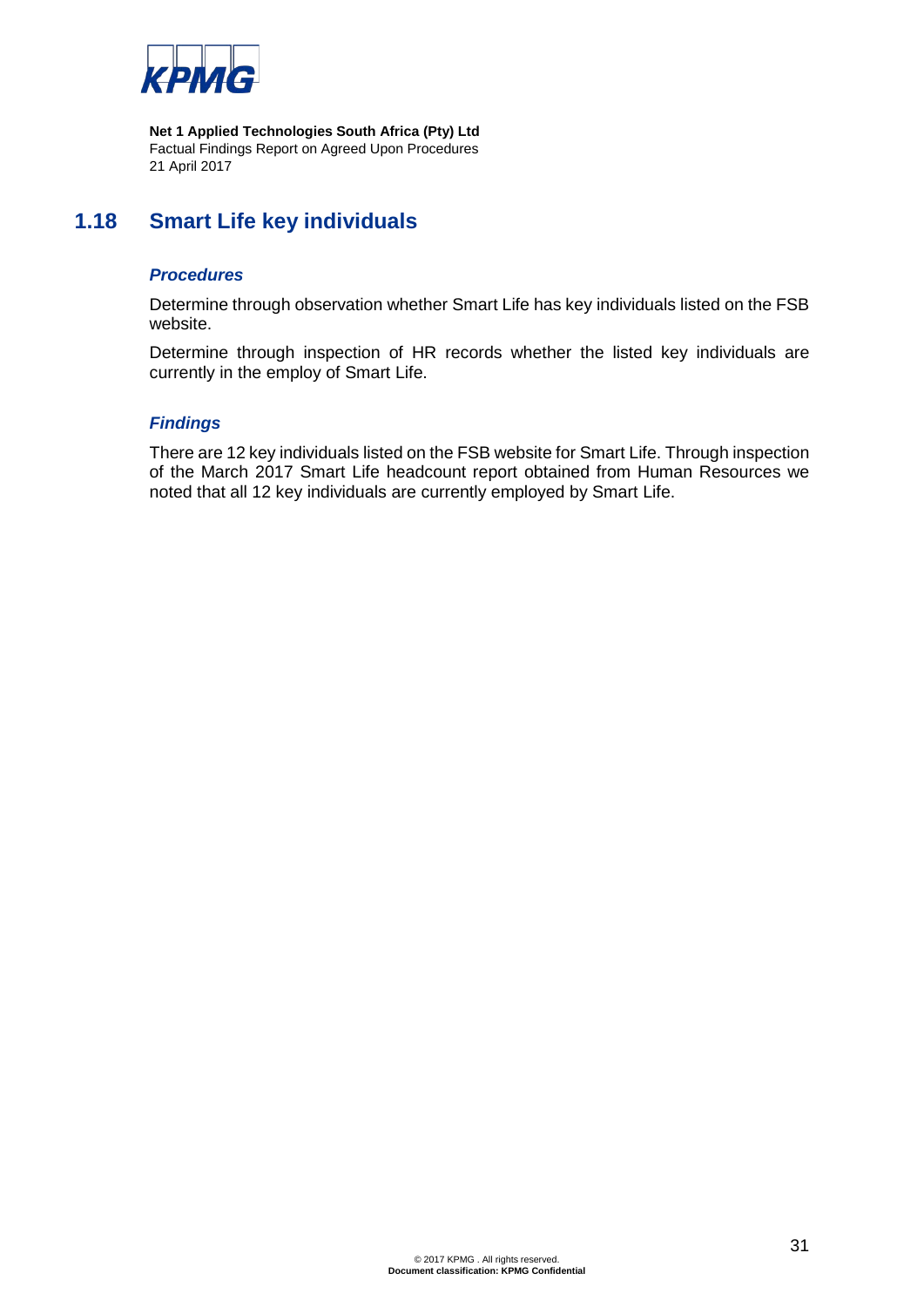

# **1.19 Smart Life representatives (training and FAIS registration)**

#### *Procedures*

Determine whether adequate training process is in place for Agent/Operators relating to the funeral product being sold as well as the related compliance.

Obtain the current listing of all active Smart Life Agents/Operators directly from the Stratus system as at 5 April 2017 and determine through inspection of attendance registers whether all Agents/Operators have been on the Product and Compliance training within the last 12 months.

Based on the current listing of Agents/Operators, select a sample of Agents/Operators and determine whether the Agents/Operators are registered as Smart Life representatives on the FSB website.

Obtain a listing of all Agents/Operators who sold Smart Life policies during the period December 2016 and March 2017. Compare this listing to the listing of all active Smart Life Agents/Operators to identify Agents/Operators who are no longer Agents/Operators. Select a sample of Agents/Operators who sold policies but are no longer Agents/Operators and determine whether they were registered with the FSB and if already removed from the FSB site – inspect that a Supervisory Agreement and Honesty and Integrity declaration was in place.

## *Findings*

KPMG obtained the listing of current active Agents/Operators as at 5 April 2017 from Net1. There were 375 active Agents/Operators.

KPMG inspected the current Smart Life training material for Agents/Operators and noted that there are two types of training namely: Product and Compliance training, with the following focus:

- Compliance Training: Treating Customers Fairly, Long-term Insurance Act, FAIS Act, FICA, Anti-Money Laundering, Agent/Operator roles, responsibilities and regulatory requirements, supervision and performance review requirements.
- Product Training: Mdende product structure, benefits and premiums, POS (statutory disclosures) and new business application processes and requirements/ information.

Based on the above as well as physical inspection of the training material and manuals the training is comprehensive, with the correct focus based on Agent/Operator roles and responsibilities.

The following was noted with regard to the training:

- For 351 Agents/Operators signed training attendance registers were obtained as confirmation of the training attendance.
- For the remaining 24 Agents/Operators, signed training attendance declarations were obtained as the training registers could not be retrieved.

KPMG inspected the FSB website on 11 April and performed a search on a sample of 100 of the current 375 active Agents/Operators.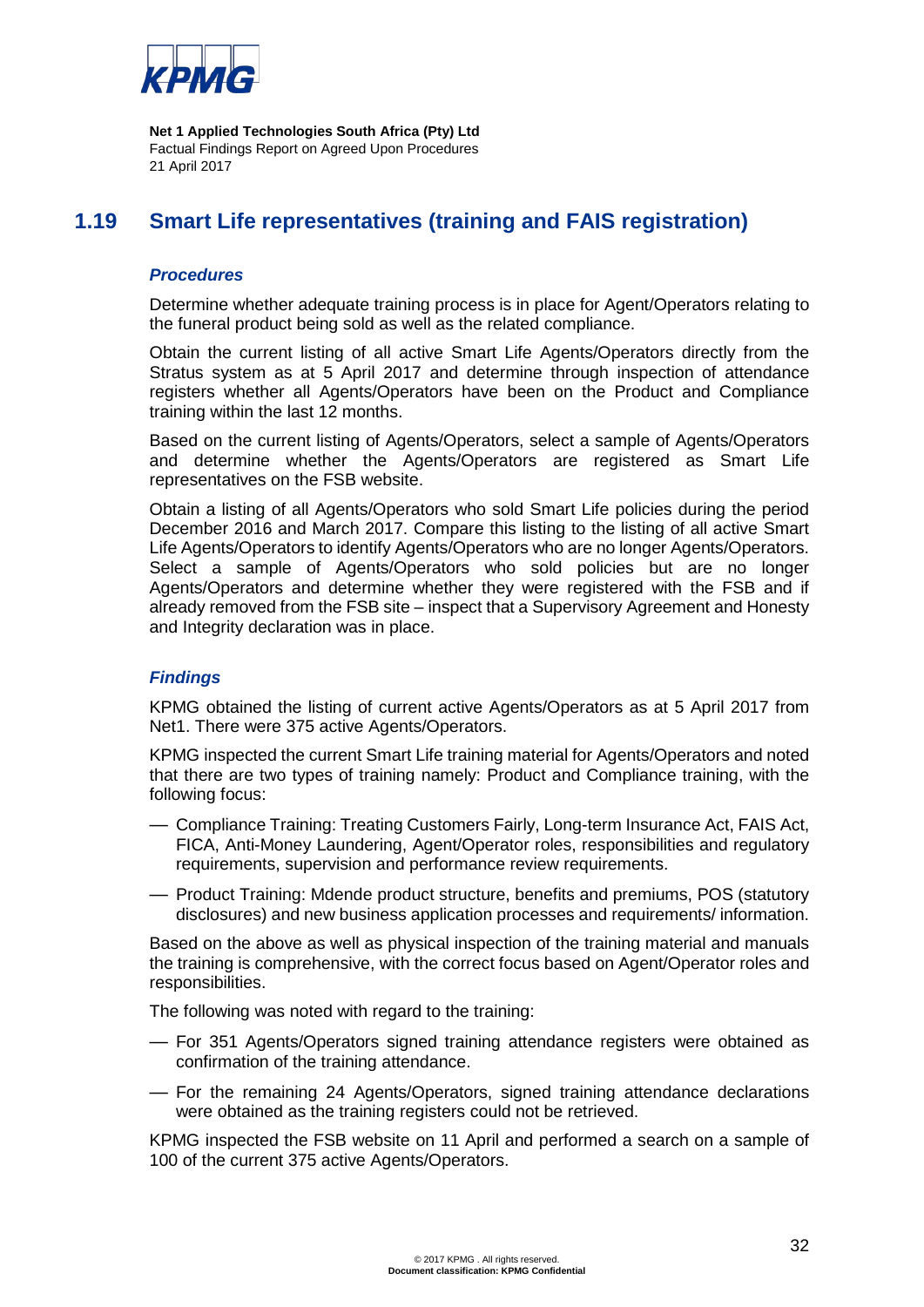

24 of the 100 Agents/Operators tested, were not listed in the Representative register with the FSB. For these 24 Agents/Operators, KPMG then requested and inspected the Supervisory Agreements and Honesty and Integrity Declarations to determine whether they are authorised to sell Smart Life policies. The following were noted for the sample tested:

- 19 Agents/Operators were registered on the FSB website subsequent to KPMG's fieldwork in this regard. These Agents/Operators did have valid Supervisory Agreements and Honesty and Integrity declarations.
- One (1) Supervisory Agreement was signed by the relevant Supervisor and the FSP (Smart Life) on 18 April 2017 but not by the Agent/Operator. This Agent/Operator was also not registered on the FSB website as at 13 April 2017.
- One (1) Supervisory Agreement was signed by the relevant Agent/Operator and Supervisor on 8 February 2017 but not by the FSP (Smart Life). The Honesty and Integrity form was also signed by the Agent/Operator; however the date was not legible. This Agent/Operator was registered on the FSB website on 13 April 2017.
- One (1) Supervisory Agreement was signed by Agent/Operator and the relevant Supervisor in October 2015 and by FSP (Smart Life) on 18 April 2017. This Agent/Operator was registered on the FSB website on 13 April 2017.
- One (1) Supervisory Agreement was signed by Agent/Operator and the relevant Supervisor in October 2015 and by FSP (Smart Life) on 18 April 2017. This Agent/Operator was also not registered on the FSB website as at 13 April 2017.
- One (1) Agent/Operator had an incomplete declaration and was registered on the FSB website on 13 April 2017.

The current Agents/Operators listing as at 5 April 2017 was compared to the listing of Agents/Operators who sold Smart Life policies over the period December 2016 to January 2017. 78 Agents/Operators were identified that did not appear on the current Agent/Operator listing. KPMG selected a sample of 25 of these Agents/Operators and checked whether these Agents/Operators are registered with the FSB and, where not, determine whether the Supervisory Agreements and Honesty and Integrity declarations were in place.

There were four (4) Agents/Operators from the sample of 25 that were not registered on the FSB website. We requested the Supervisory Agreement and Honesty and Integrity declaration and noted the following:

- No evidence of a Supervisory Agreement and Honesty and Integrity declaration could be obtained for two (2) of the Agents/Operators.
- For one (1) Agent/Operator, the Supervisory Agreement was signed by the relevant supervisor and Agent/Operator on 17 March 2017 but not signed by FSP (Smart Life).
- For one (1) Agent/Operator, the Supervisory Agreement was signed by the relevant supervisor and Agent/Operator on 14 March 2017 but not signed by FSP (Smart Life)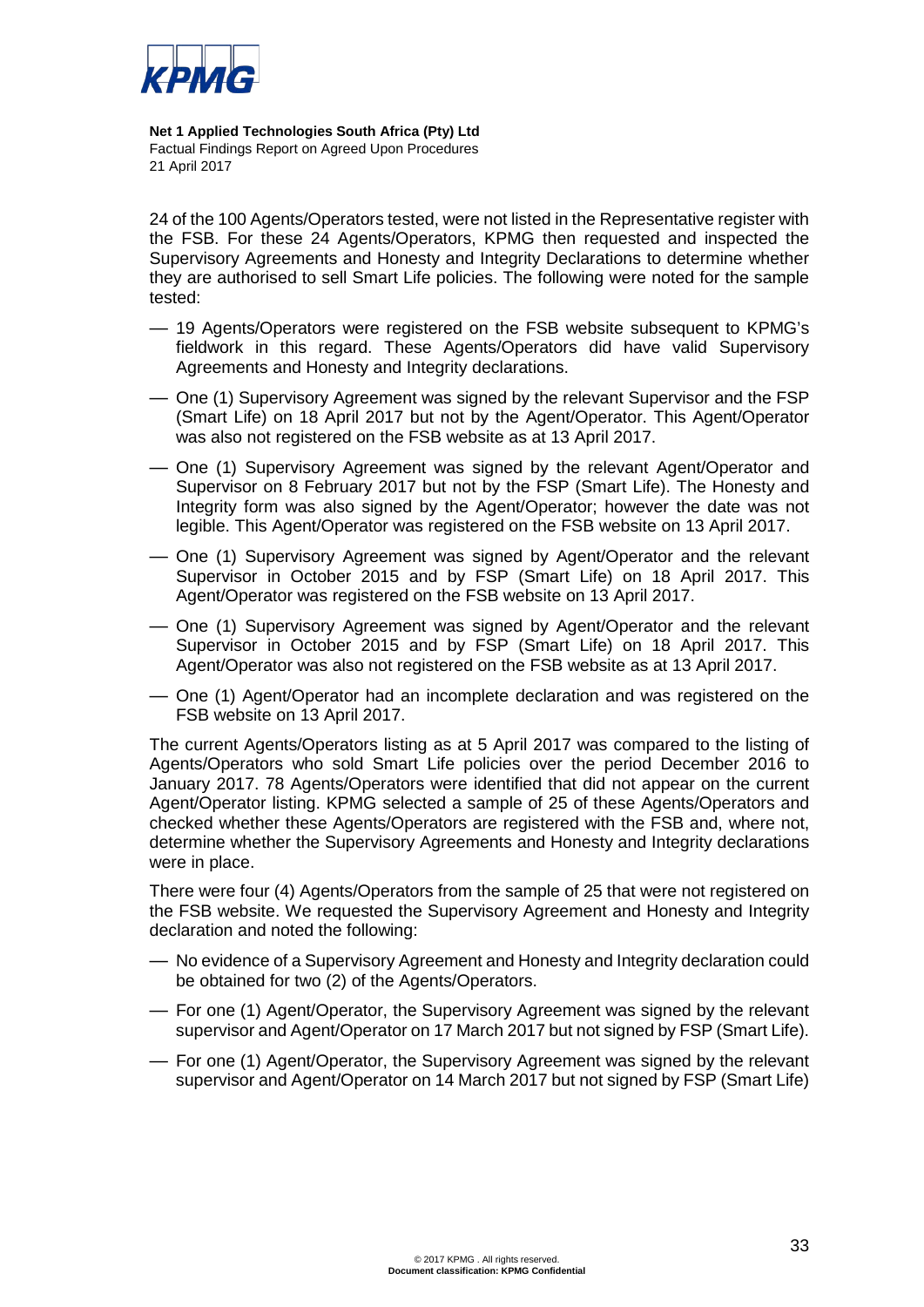

# **1.20 Smart Life product pricing**

## *Procedures*

Perform a product and pricing analysis comparing the Smart Life products to products offered by a sample of other life insurers.

#### *Findings*

KPMG performed a comparison between the Smart Life products' benefits and related premiums charged to other life insurers' offering similar benefits and their premiums charged. The results of this analysis is as follows:

— Individual Funeral Cover for persons under the age of 60 years compared to six other products from different Insurers.

| <b>Insurer</b> | <b>Cover</b> | <b>Monthly Premium</b> |
|----------------|--------------|------------------------|
| Smart Life     | R 10 000     | R 26                   |
| Insurer 1      | R 10 000     | R 30                   |
| Insurer 2      | R 10 000     | R 55                   |
| Insurer 3      | R 10 000     | R 60                   |
| Insurer 4      | 9 0 0 0<br>R | R 60                   |
| Insurer 5      | R 10 000     | R 64                   |
| Insurer 6      | R 10 000     | R 100                  |

— Individual Funeral Cover for persons over the age of 60 years compared to five other products from different Insurers.

| <b>Insurer</b>       | <b>Cover</b> | <b>Monthly Premium</b> |
|----------------------|--------------|------------------------|
| Insurer 1            | R 9700       | R 40                   |
| Smart Life           | R 10 000     | R 46                   |
| Insurer 2            | R 10 000     | R 60                   |
| Insurer <sub>3</sub> | R 7000       | R 90                   |
| Insurer 4            | R 10 000     | R 100                  |
| Insurer 5            | 9 0 0 0<br>R | R 150                  |

— Family Funeral Cover, where main life insured is under the age of 60 years compared to six other products from different Insurers.

| <b>Insurer</b>    | <b>Cover</b> | <b>Monthly Premium</b> |
|-------------------|--------------|------------------------|
| <b>Smart Life</b> | R 10 000     | R 47                   |
| Insurer 1         | 9 0 0 0<br>R | R 53                   |
| Insurer 2         | 10 000<br>R. | R 60                   |
| Insurer 3         | 9 0 0 0<br>R | R 60                   |
| Insurer 4         | 10 000<br>R. | R 64                   |
| Insurer 5         | 10 000<br>R  | R 100                  |
| Insurer 6         | 10 000<br>R  | R<br>10C               |

— Family Funeral Cover, where main life insured is over the age of 60 years compared to four other products from different Insurers.